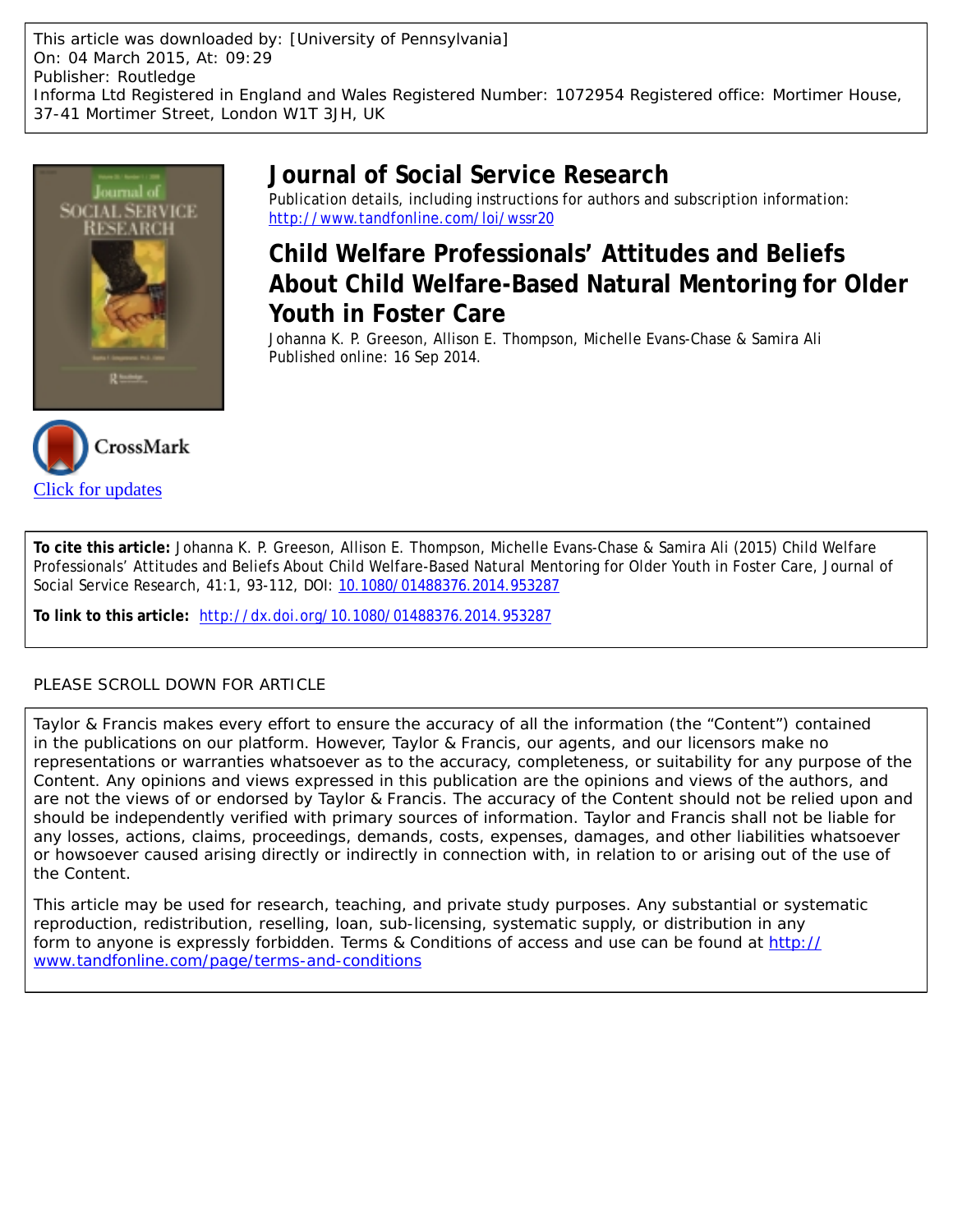

# Child Welfare Professionals' Attitudes and Beliefs About Child Welfare-Based Natural Mentoring for Older Youth in Foster Care

Johanna K. P. Greeson Allison E. Thompson Michelle Evans-Chase Samira Ali

ABSTRACT. This qualitative study is the first to explore child welfare professionals' attitudes and beliefs about implementing natural mentoring as a promising way to smooth the road to independence for older foster youth. The term "natural mentor" refers to a nonparental, caring adult whom a youth identifies in his/her existing social network (e.g., teachers, coaches, adult relatives). Five focus groups were conducted with 20 child welfare professionals from a Department of Human Services (DHS) located in a large urban city in the Northeastern United States. This study used the exploration, preparation, implementation, and sustainment (EPIS) framework to explicate the organizational challenges and opportunities related to the implementation of a child welfare-based natural mentoring intervention. The following significant themes emerged related to natural mentoring for older foster youth emancipating from care: a) the strengths and gaps of DHS service, b) the importance of youth perspective, c) the appropriate vetting of supportive adults as natural mentors, d) the benefits of natural mentoring, and e) the relevance of DHS's climate and culture for implementation. Future studies are needed to build upon these initial findings to better understand the organizational contexts in which natural mentoring can be implemented for older foster youth preparing for emancipation.

KEYWORDS. Natural mentoring, child welfare practice, older foster youth, aging out, organizational culture and climate

## INTRODUCTION

An emerging evidence base grounded in the frameworks of positive youth development and resiliency suggests that a caring relationship with an adult who is not a parent can facilitate a young person's growth and development (Bowers et al., 2012; Brion-Meisels &

Johanna K. P. Greeson is an Assistant Professor at the University of Pennsylvania, School of Social Policy & Practice, Philadelphia, PA.

Allison E. Thompson is a Doctoral Student at the University of Pennsylvania, School of Social Policy & Practice, Philadelphia, PA.

Michelle Evans-Chase is an Assistant Professor at Rowan University, Department of Psychology, Glassboro, NJ.

Samira Ali is a Post-doctoral Fellow at the McSilver Institute for Poverty Policy and Research, NYU Silver School of Social Work, New York, NY.

Address correspondence to: Johanna K. P. Greeson, University of Pennsylvania, School of Social Policy & Practice, 3701 Locust Walk, Philadelphia, PA 19104 (E-mail: jgreeson@sp2.upenn.edu).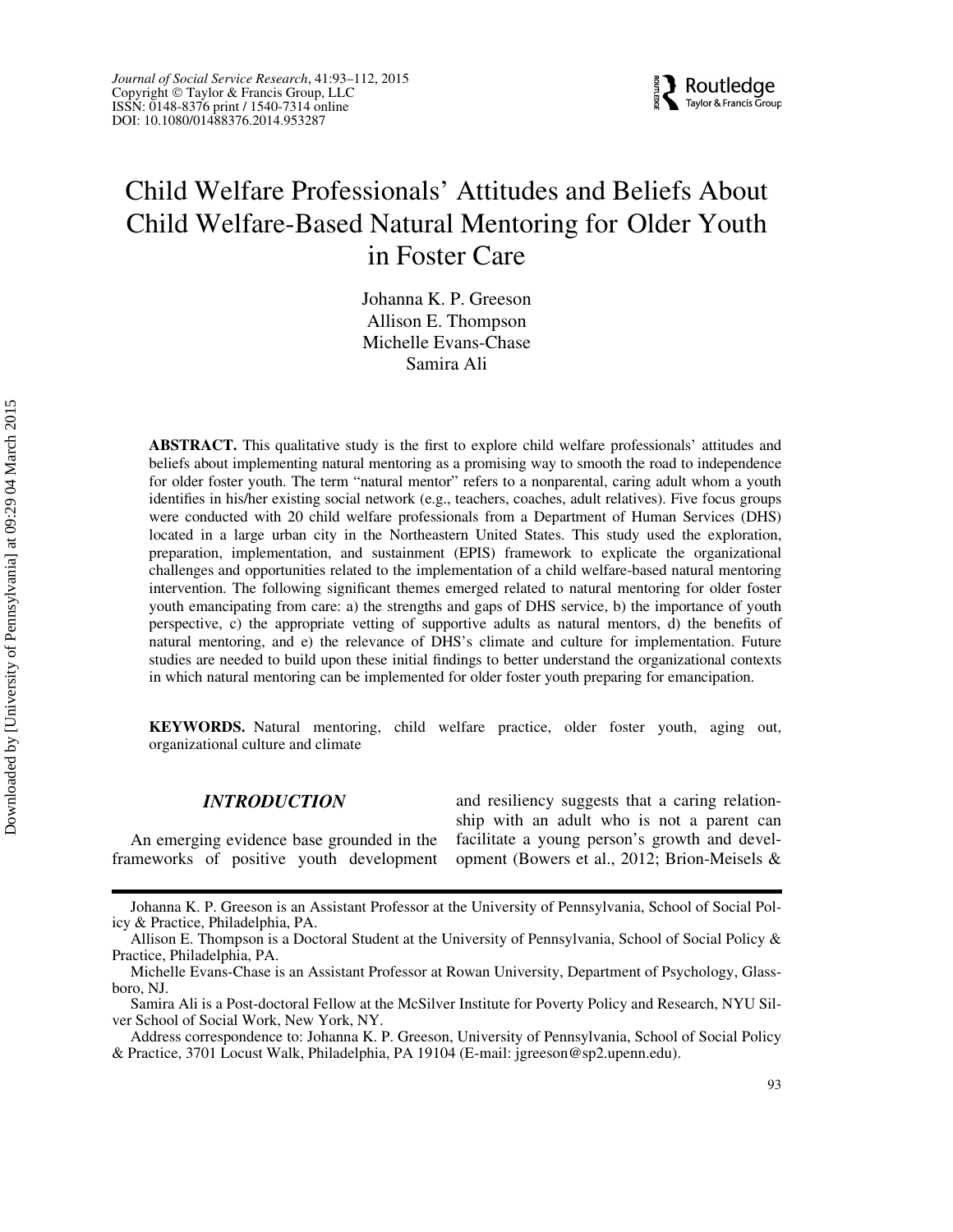Jones, 2012; Spencer, 2011; Sterrett, Jones, McKee, & Kincaid, 2011). Among normative youth, these relationships function promotively by interrupting a trajectory from risk to pathology and helping youth overcome adversity (Zimmerman et al., 2013). However, among youth who are vulnerable, these relationships function protectively by moderating the effects of risks (Zimmerman et al., 2013). Youth who are vulnerable, such as foster youth, grow up amid the challenges of severe and ongoing adversity in their families and communities. In fact, the most statistically at-risk youth in the United States today are foster youth who have aged out of the child welfare system (Muller-Ravett & Jacobs, 2012). During Fiscal Year 2012, almost 24,000 youth nationwide emancipated/aged out from foster care, representing 10% of all children/youth who exited foster care that year (U.S. Department of Health & Human Services, Administration for Children and Families, Administration on Children, Youth and Families, Children's Bureau, 2013). A grim picture emerges for many of these youth due to both inadequate independent living skills and the lack of connection to a caring adult upon exiting foster care. As a result, poor outcomes often follow, including mental health problems, delinquency and violence, unplanned parenthood, unemployment, homelessness, substance abuse, and criminal justice involvement (Courtney et al., 2011; Cunningham & Diversi, 2012; Scannapieco, Connell-Carrick, & Painter, 2007).

One promising mechanism for cultivating caring relationships between foster youth and nonparental adults is natural mentoring (Britner, Randall, & Ahrens, 2013; Greeson, 2013). The term "natural mentor" refers to a nonparental, caring adult whom a youth identifies in his/her existing social network, such as teachers, coaches, pastors, social workers, or adult relatives. There are several differences between natural mentors and formal/programmatic mentors. One of the primary differences concerns how the "match" between the youth and a natural mentor comes to be. With formal/programmatic mentors, an external entity, like Big Brothers Big Sisters, makes the match between the youth and adult mentor; they are assigned to each other. However, with natural mentoring, because the two individuals find each other and the relationship proceeds fluidly during often a long period of time, the bonds between youth and natural mentors are frequently stronger. The definition of natural mentoring rightly suggests that such relationships evolve in an organic way. Even so, their growth and development can potentially be facilitated and nurtured by the child welfare system, which is charged with protecting foster youth, ensuring their safety, and promoting their well-being. Indeed, studies have shown that positive wellbeing outcomes, such as improved behavioral health and asset acquisition, are significantly associated with the presence of a natural mentoring relationship in the older foster youth population (Ahrens, DuBois, Richardson, Fan, & Lozano, 2008; Greeson, Usher, Grinstein-Weiss, 2010; Munson & McMillen, 2009). However, roughly half of all older foster youth report not having a natural mentor (Pecora et al., 2006). Furthermore, evidence-based interventions that support youth in foster care with the identification and navigation of natural mentoring relationships have not yet been developed.

The present qualitative study uses the exploration, preparation, implementation, and sustainment (EPIS) implementation framework developed specifically for public mental health and social service settings (Novins, Green, Legha, & Aarons, 2013) to elucidate how child welfare professionals view both themselves and the organizational system of which they are a part in terms of supporting development of natural mentoring relationships between foster youth and caring adults. Little is known about attitudes that facilitate or impede the use of natural mentoring in child welfare agencies, and yet, child welfare professionals play a crucial role in the selection of informal and formal supports for youth in foster care. They are often referred to as "gatekeepers" with respect to controlling access to services for children/ youth in their care. Moreover, as research continues to build that endorses the role of caring adults in the lives of vulnerable youth, particularly those who emancipate from foster care, it is critical that we better understand how the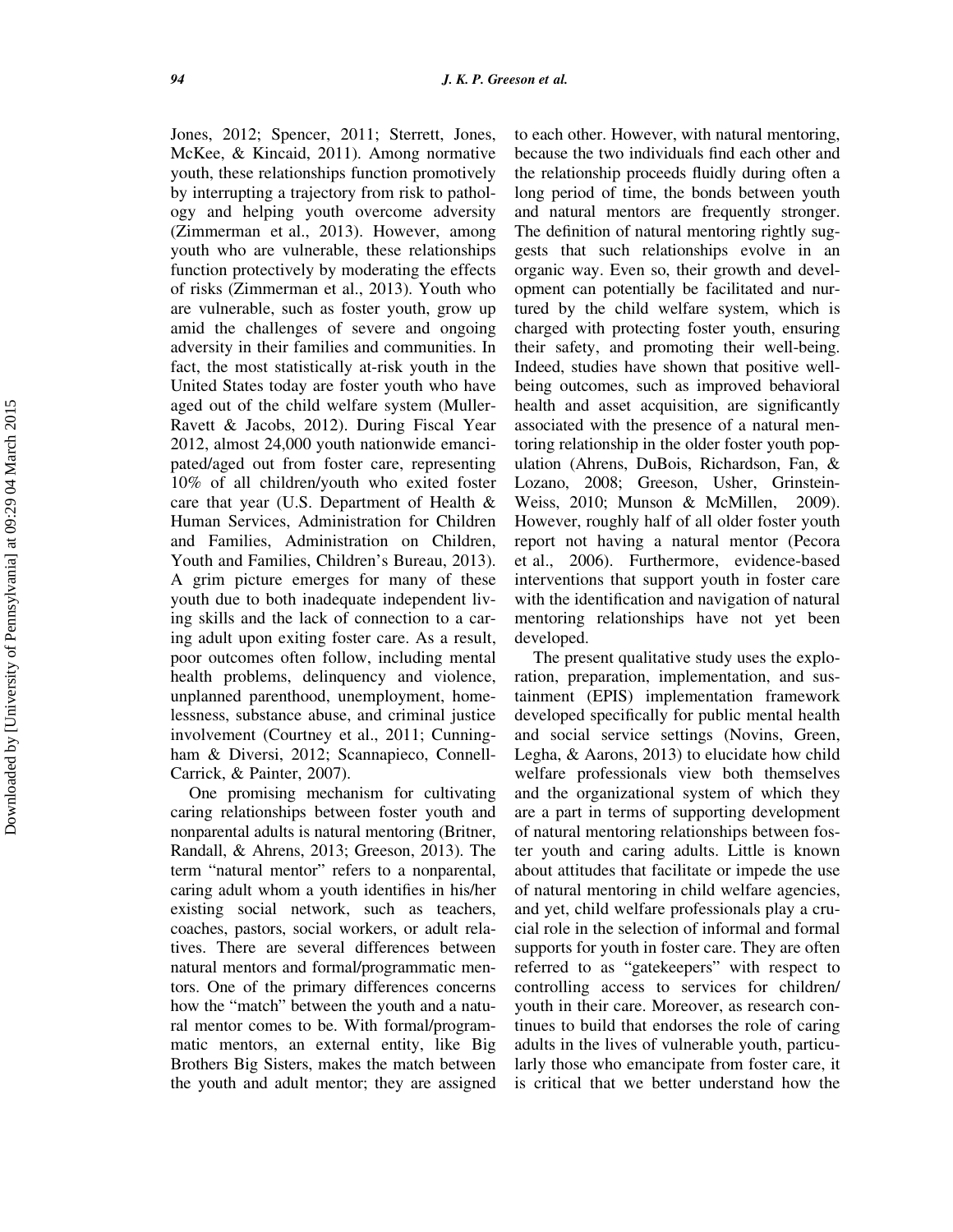child welfare organization can facilitate (or hinder) the development of these significant relationships. Gaining this understanding is particularly important in light of evidence both within and outside of human services that suggests that organizational culture and climate are especially significant factors in determining the fruitful acceptance of new "technology" (Hemmelgarn, Glisson, & James, 2006). Furthermore, Avery and Freundlich (2009) argue for a reconceptualization of "independent living" as "interdependent living" and advise that policymakers mandate a permanent, committed adult be identified for each youth prior to emancipation. As such, with the potential of such policy on the horizon, child welfare organizations need to understand their role in the process of connecting older foster youth (17–21 years old) to caring adults.

## Conceptual Framework

The literature that informs this investigation comes from the study of organizations and their culture and climate, as well as the dissemination of evidence-based practice within child welfare agencies and other child-serving settings. Although natural mentoring for foster youth is not yet considered an "evidence-based practice," it can be conceptualized as a "promising practice," bearing in mind the accumulating positive research about these relationships. As such, the EPIS implementation framework (Novins et al., 2013) is used to elucidate potential factors for consideration when attempting to employ a natural mentoring intervention in a child welfare organization. EPIS is helpful for discerning how professionals understand barriers and supports related to organizational culture and climate and the adoption and implementation of new technologies, like natural mentoring.

The EPIS model divides each phase of implementation into outer and inner organizational contexts. Each context contains certain factors that are hypothesized to affect evidence-based practice implementation in child and adolescent mental health. Considering our focus on how child welfare professionals view

both themselves and the organizational system of which they are a part with respect to supporting development of natural mentoring relationships, we next review inner-context factors by phase and how they may potentially impact successful adoption and implementation of innovative interventions, like natural mentoring.

## Exploration

Novins et al. (2013) describe the exploration phase as involving "awareness of a clinical or service issue and developing processes to identify an improved approach to address that issue" (p. 1010). Part of this phase takes into account evidence-based practice fit with client characteristics. Several studies suggest that practitioner views about client qualities have a strong impact on their attitudes toward and use of evidence-based practices (Mitchell, 2011). Aarons and Palinkas (2007) found that in a study of service provider perspectives on implementation of evidence-based practice in child welfare, some workers believed that such approaches had limited appropriateness for families with complex needs and that they needed to address other pressing issues with the family before they could utilize an evidencebased approach. Similarly, in a study of a manualized adolescent substance abuse treatment, therapists reported needing to be flexible in their use of the protocol with families experiencing more than average chaos and in their use of psychopathology and conflict that were not covered in the manual (Godley, White, Diamond, Passetti, & Titus, 2001).

The exploration phase also involves taking into account individual adopter characteristics (Novins et al., 2013)—for example, persistent championship of the innovation by one or more agency staff (Backer, Liberman, & Kuehnel, 1986). Both the teaching family group home treatment model (TFM) and behavioral analysis and modification in community mental health are examples of psychosocial interventions with persistent championship by one or more agency staff. Regarding the former, development of professional teaching-parents facilitated dissemination of the model, as couples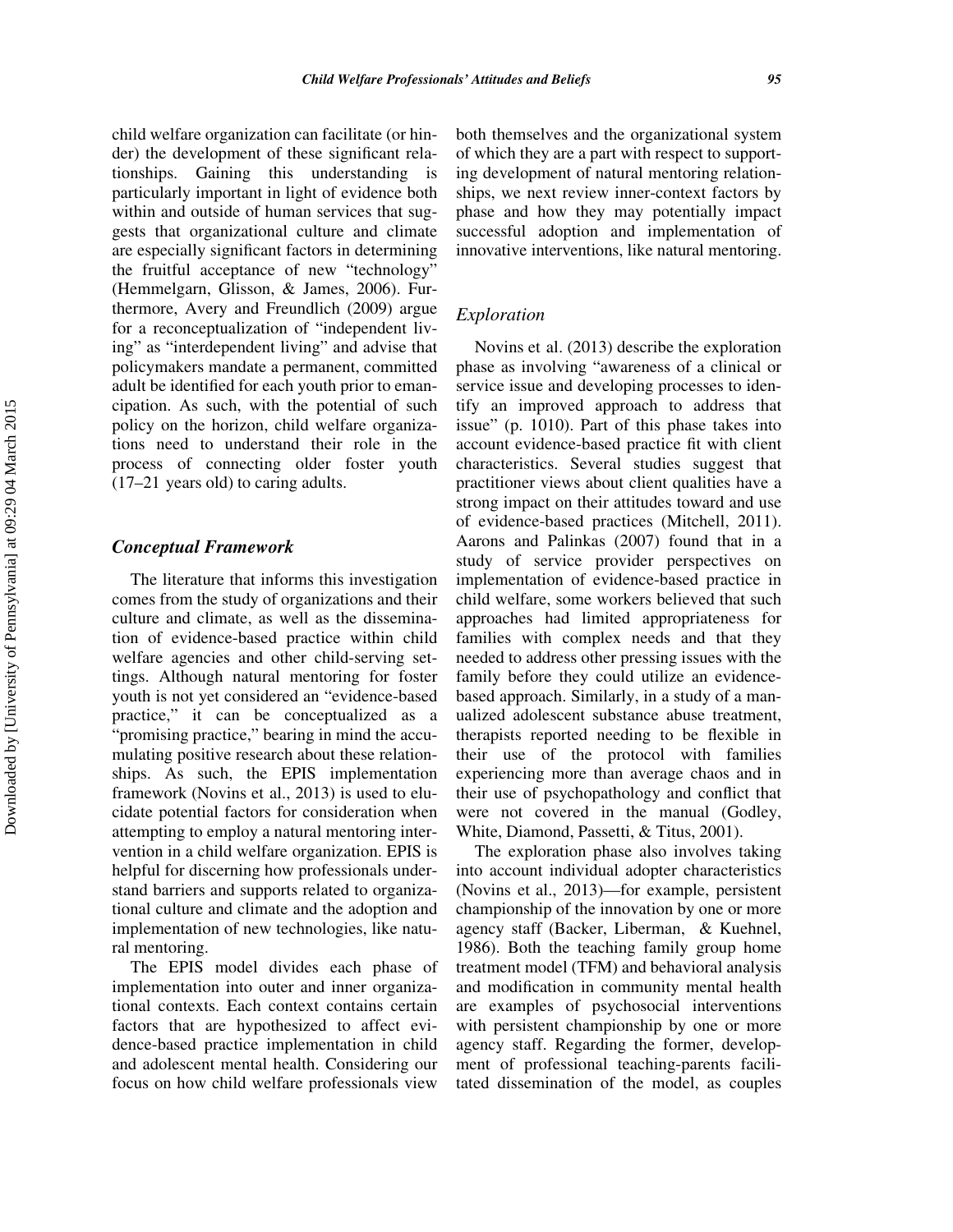choosing this path were able to informally recruit and share their experiences throughout their communities as advocates of the model. Similarly, in the latter, a key element in implementing behavioral analysis and modification at community mental health centers was the selection of a coordinator in each whose job included being a champion of the new methods (Backer et al., 1986).

Resource availability is also part of the exploration phase, which includes workforce development strategies, adequate incentives, material resources, administrative support, and changes in organizational procedures and structures (Fixsen, Blase, Naoom, & Wallace, 2009). Mitchell (2011) refers to the strengthening and shoring up of these resources as capacity building. Using a single exploratory case-study design to examine staff perception of the implementation of multiple evidence-based practices in a pediatric behavioral health care organization, Kimber, Barwick, and Fearing (2012) found great appreciation for release time from main responsibilities provided to those participating in implementing the evidence-based practice. Further, they also discovered that the success of the innovation would have been greatly impeded had management pushed staff to participate outside of their regular work hours. Similarly, in a study of the impact of public- versus private-sector organization type on organizational support, provider attitudes, and adoption of evidence-based practice, Aarons, Sommerfield, and Walrath-Greene (2009) found that perceptions of resource availability (e.g., staffing resources, staff development and support, funding availability) were rated among the most important factors affecting evidence-based practice implementation.

## Preparation

Novins et al. (2013) describe the preparation phase as involving "planning and decisionmaking regarding adoption and implementation of an innovation and addressing system, organizational, and individual readiness for change" (p. 1017). Part of this phase involves taking into account characteristics of the client population and resource availability, both of which we already addressed in the exploration phase. Preparation also includes taking into account organizational factors—for example, organizational support, culture, and climate.

Organizational support for innovation is frequently identified as a main factor that promotes (or encumbers) ultimate utilization of evidence-based practices (Backer et al., 1986). Backer et al. (1986) sought to describe three examples of successful dissemination of innovative, evidence-based psychosocial interventions, including behavioral analysis and modification in community mental health, the TFM, and Fairweather Hospital-Community Treatment Program. The researchers found that organizational support for innovation was critical for success in all three case examples, consistent with the importance of promotion from the top found in studies of organizational change. Aarons and Palinkas (2007) also found that multilevel organizational support for implementation and its impact on caseworker perceptions was important for implementation. Similarly, in their study of the extent to which child welfare agencies adopt new practices, Horwitz and colleagues (2014) conducted interviews with the directors of 92 public child welfare agencies that constituted the probability sample for the first National Study of Child and Adolescent Well-Being. Results showed that internal support for innovation was among the most robust predictors of program success.

Aarons and Sawitzky (2006) examined the association of organizational culture and climate with attitudes toward adoption of evidence-based practice in a sample of 301 publicsector mental health service providers from 49 programs providing services for youth and families. Culture was defined as implicit norms, values, shared behavioral expectations, and assumptions that guide behaviors; climate is defined as employees' perceptions and affective responses to their work environment (Aarons, 2005). Results showed that organizational contexts can either facilitate or hinder implementation of innovation; a constructive culture was associated with more positive attitudes toward adoption of evidence-based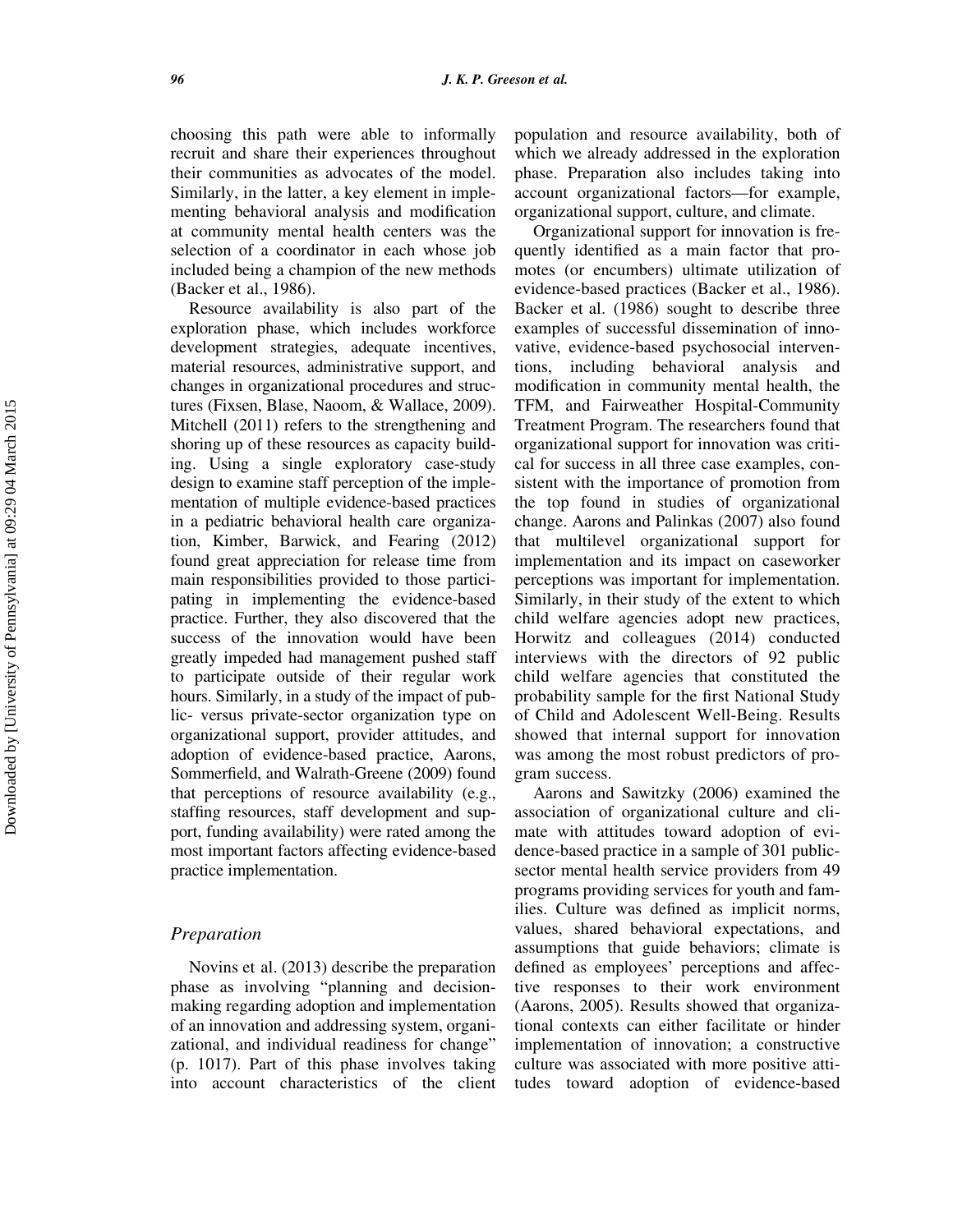practice. More recently, Aarons and colleagues (2012) conducted a survey with a sample of 1,112 mental health service providers in a nationwide sample of 100 mental health service institutions in 26 states. They found that more proficient organizational cultures and more engaged and less stressful organizational climates were associated with positive provider attitudes toward adopting evidence-based practice.

#### Implementation

Novins et al. (2013) define the implementation phase as addressing "factors related to active implementation and scale-up of an innovation" (p. 1017). Part of this phase involves taking into account organizational factors and resource availability, both of which were addressed in the exploration and preparation phases, respectively. Implementation also includes understanding attitudes of providers, which can vary in nature depending on the composition of the intervention, the organizational context, and the experience and preferences of the provider (Mitchell, 2011). Aarons and Palinkas (2007) found that among the motivations that caseworkers have for using evidence-based practices, fit with the mission of the organization was critical to adoption and implementation of evidence-based practice. Another finding in this study was caseworker acceptability, which was defined as reporting a positive evaluation of the content of the evidence-based practice.

#### The Current Study

Although studies on natural mentoring as a protective factor for foster youth are accumulating (e.g., Ahrens et al., 2008, 2011; Greeson, 2013; Greeson & Bowen, 2008; Greeson et al., 2010; Munson & McMillen, 2009; Munson, Smalling, Spencer, Scott, & Tracy, 2010), none have explicitly examined child welfare professionals' attitudes and beliefs about implementing natural mentoring in child welfare agency settings. Developing such an understanding will help key stakeholders, like child welfare

leadership, to create and implement contextspecific natural mentoring programs, particularly within child welfare organizations. The current study explores these attitudes and beliefs with an eye toward understanding both personal and organizational issues related to potential implementation of an innovative natural mentoring intervention. This study builds on the foster youth and natural mentoring literature by investigating the child welfare organization as a setting and entity that could potentially play a critical and significant role in helping to facilitate and support the development of growth-fostering relationships between older foster youth and natural mentors.

This study is guided by one main research question: What do child welfare professionals believe about the implementation of a child welfare-based natural mentoring intervention for older foster youth? The EPIS implementation framework—in particular, the components of exploration, preparation, and implementation—was utilized to better understand the data and how the professionals elucidated these factors with respect to implementing a natural mentoring intervention in their agency. The study sought to garner their feedback regarding the concept of natural mentoring as a protective mechanism for older foster youth, the viability and acceptability of natural mentoring for older foster youth, preliminary support for implementation of such an intervention within a child welfare organization, and potential organizational barriers to implementation. This exploratory study is the first phase of a larger study that will pilot a manualized natural mentoring intervention for older foster youth within a child welfare setting. Data gathered from this exploratory study will be used to inform and shape the implementation of a natural mentoring intervention.

## **METHODS**

## Participants and Data Collection

Once approval was received from a university institutional review board, 20 child welfare professionals from a Department of Human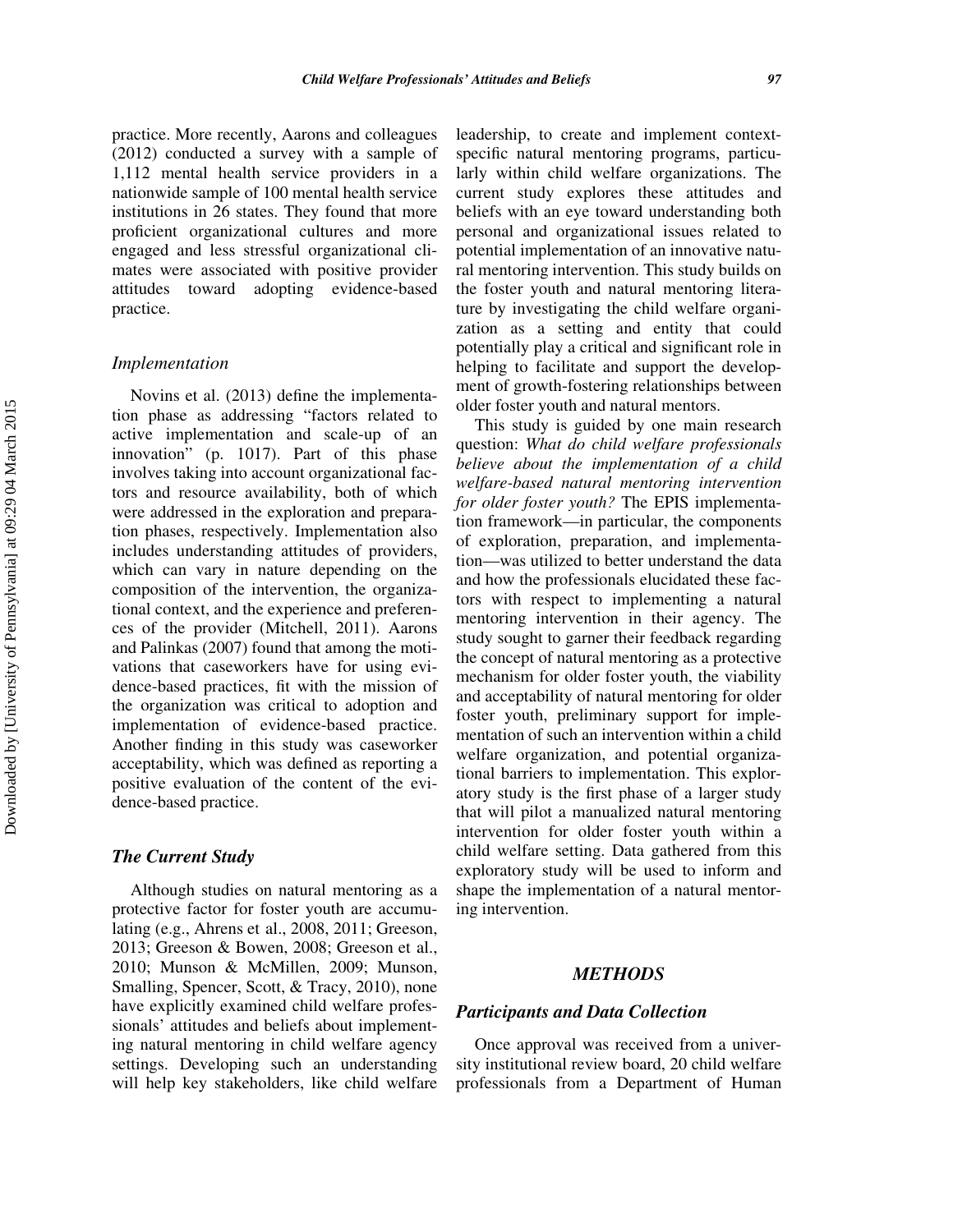Services (DHS) located in a large urban city center in the Northeastern United States participated in this study. Workers and supervisors were eligible to participate in this study if they had served at least 1 youth aged 15 years or older in the past 3 years who was likely to emancipate or had emancipated from the care of DHS. In accordance with DHS protocol, the agency's management and union leaders produced a cross-sectional oversample of 58 direct caseworkers and supervisors, who were then invited to participate in the study contingent upon a successful prescreen to confirm their eligibility. As participants responded, focus groups were formed, scheduled, and conducted until five groups with a total of 20 participants were completed. The use of five predetermined focus groups is considered sufficient for gaining feedback from a single population (Kitzinger, 1994), and the use of "mini focus groups," which consist of 4 to 6 participants as compared with 8 to 10, is becoming increasingly popular as participants may feel more comfortable and share more openly with the reduced number of participants (Krueger & Casey, 2009).

The majority of the participants were female (75%), Black/African American (53%), and not Hispanic/Latino (94%). The average age was 48.5 years  $SD = 9.8$  years). More than three quarters of the participants had earned a master's degree. Their positions were: direct caseworker  $(n = 11)$  and social work supervisor  $(n = 9)$ . The average number of months in their current positions at DHS was 73.8 ( $SD = 83.7$ ), the average for their total number of months employed by DHS was 150.7 ( $SD = 77.8$ ), and the average for their total number of months working in the field of child welfare was 179.1  $(SD = 69.3)$ . Fifty-five percent reported having at least one youth whom they anticipated would age out on their active caseloads at the time of the focus groups, and the average number of these youth on their active caseloads at the time of the focus groups was  $7.5$  ( $SD = 5.2$ ).

Five focus groups were conducted during a 4-month period from July 2013 to October 2013. The focus groups were facilitated by the principal investigator of the study with help from several research assistants. A focus-group guide, consisting of a series of open-ended questions, was designed to elucidate attitudes and opinions about using natural mentoring in a child welfare agency setting to improve outcomes for youth who emancipate from foster care. Prior to each focus group, participants were asked to review a natural mentoring intervention manual, developed by the study's principal investigator. Based upon their review of the manual, their casework experiences, and their practice knowledge, participants were then asked to comment on the following areas: a) the process older foster youth experience as they prepare for emancipation, b) the notion of natural mentoring specifically for older youth in foster care, c) the specific components of the natural mentoring intervention contained within the manual, and d) the challenges, barriers, and opportunities that may be associated with the implementation of a natural mentoring intervention in a child welfare setting. Each focus group lasted approximately 2 hr and took place at the DHS office in a private conference room with a closed door. Lunch was provided for all participants.

## Data Management and Analysis

All focus groups were digitally recorded and transcribed by a professional transcriber. Transcriptions were reviewed and checked for accuracy by at least one of the authors. Data analysis was guided by the conventional content analysis approach, which we utilized to understand a phenomenon about which there is limited theory or research literature (Hsieh & Shannon, 2005). Throughout the data collection and analysis phases of this study, constant comparative analysis was utilized whereby concepts and themes were inductively discovered and then compared across the data (Hsieh & Shannon, 2005; Strauss & Corbin, 1990). Dedoose, a Web-based qualitative data management program (Dedoose Version 4.5, 2013), and Microsoft Excel were used to facilitate this process. First we performed "open coding" (Emerson, Fretz, & Shaw, 1995), or the naming and locating of "data bits" line by line while noting ideas and potential themes and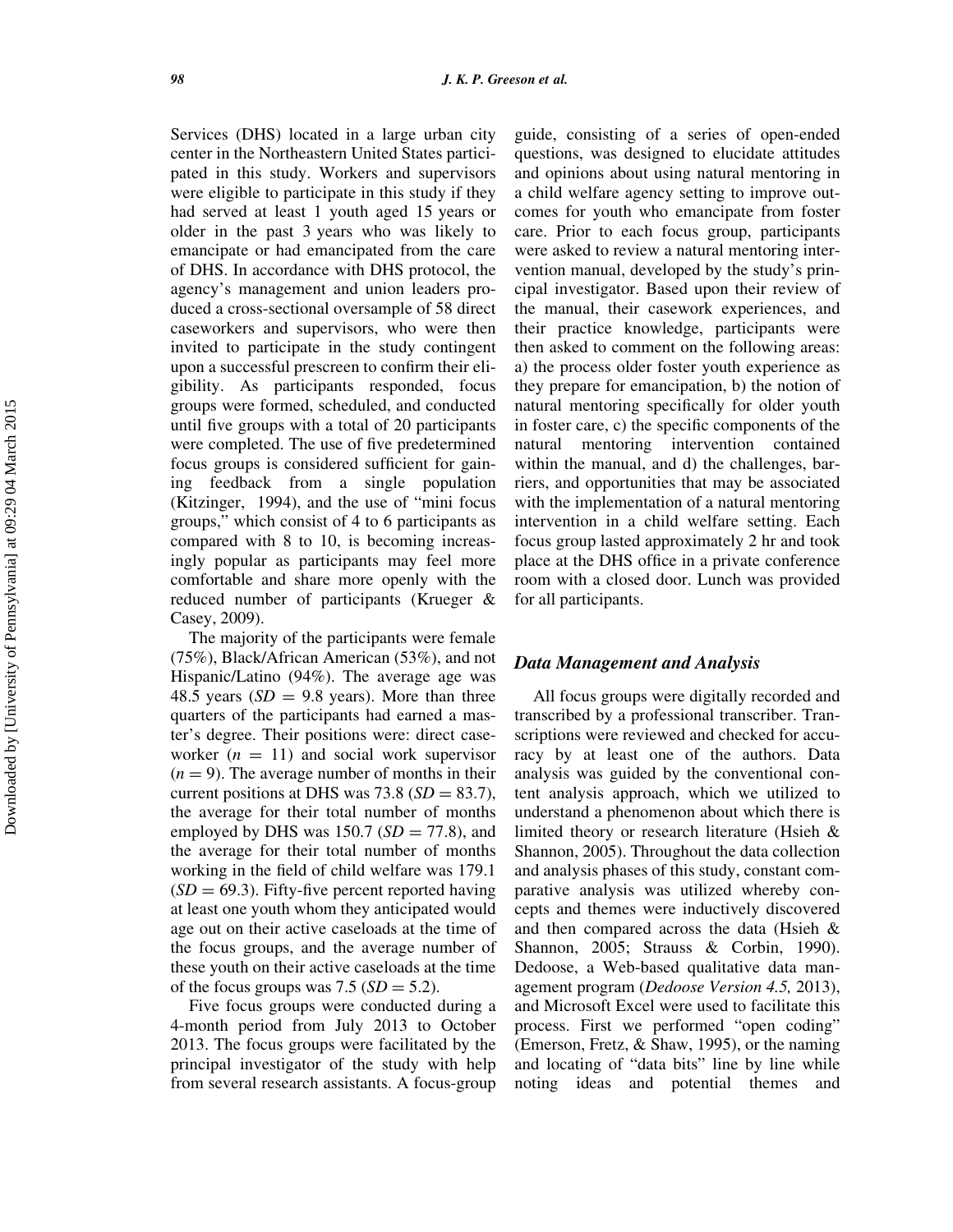generating possible concepts. Next, we performed "axial coding" (Padgett, 1998) in which the "open codes" were categorized and grouped around conceptual commonalities or specific "axes." Axial coding was followed by "selective/thematic coding" (Strauss & Corbin, 1990), which involved determining how code clusters related to each other and discovering what stories the codes told. Finally, the larger themes from selective coding were organized around the EPIS framework in an effort to gain a better understanding about the impact of the attitudes and beliefs of child welfare professionals surrounding the implementation of a child welfare-based natural mentoring program for older foster youth. Consistent with the content analysis approach, the codes and coding categories were counted to quantify the frequency of their occurrences (Franzosi, 2008).

The method used to obtain interrater reliability of the coding process to identify primary factors and secondary themes involved a threestep process: a) The second and third authors used open coding for half of the transcripts each, b) discussion of the initial open coding was done to organize and reduce the codes to a final set of codes, and c) one full transcript was double-coded by both authors (Carey, Morgan, & Oxtoby, 1996; Hruschka et al., 2004). The fourth focus group, conducted on September 23, 2013, was chosen for double coding because it was the longest transcript, had the greatest number of open codes, and had the widest variety and spread of all codes initially identified. Interrater reliability was computed to be 84% across the 157 codes applied to the 97 statements in the transcript of Focus Group 4. Differences were reconciled through discussion between the two coders to 100% agreement.

## **RESULTS**

Our results are organized around the EPIS conceptual model. Within this model, four primary factors emerged in relation to the implementation of a natural mentoring program for older foster youth in a child welfare setting: a) issues related to youth aging out of foster care

(exploration); b) challenges related to natural mentors for youth aging out of foster care (exploration, preparation); c) attitudes and perceptions of natural mentoring as a program for foster youth (preparation); and d) concerns related to the involvement of a child welfare agency in the delivery of a natural mentoring program for older foster youth (implementation). Table 1 shows the frequency with which each of these factors was addressed, along with the subtopics or themes that made up each factor. The most commonly addressed themes within each primary factor, thus interpreted as the most important, are discussed in the following sections.

# Exploration: Youth Aging Out of Foster Care

The most common factor addressed across focus groups was the exploration of natural mentoring for foster youth within the context of what the existing child welfare system can offer youth aging out and the firsthand experience of participants with the youth themselves. Themes related to this included challenges in developing relationships with youth in foster care; foster youths' need for unconditional, secure relationships with adults; the importance of taking the perspective of foster youth in considering a natural mentoring program; the importance and challenges of parent and/or family involvement; the importance of building internal assets in and developing external resources for foster youth; and the role that a child welfare agency can and cannot play in addressing the needs that may be addressed by a natural mentoring program.

## Role of Child Welfare Agencies

The most common issue discussed surrounded the current role that the child welfare system plays in the lives of foster youth and how it can/cannot or does/does not fill the need for youth to have adult connections and support going into young adulthood. Many participants discussed the challenges inherent in the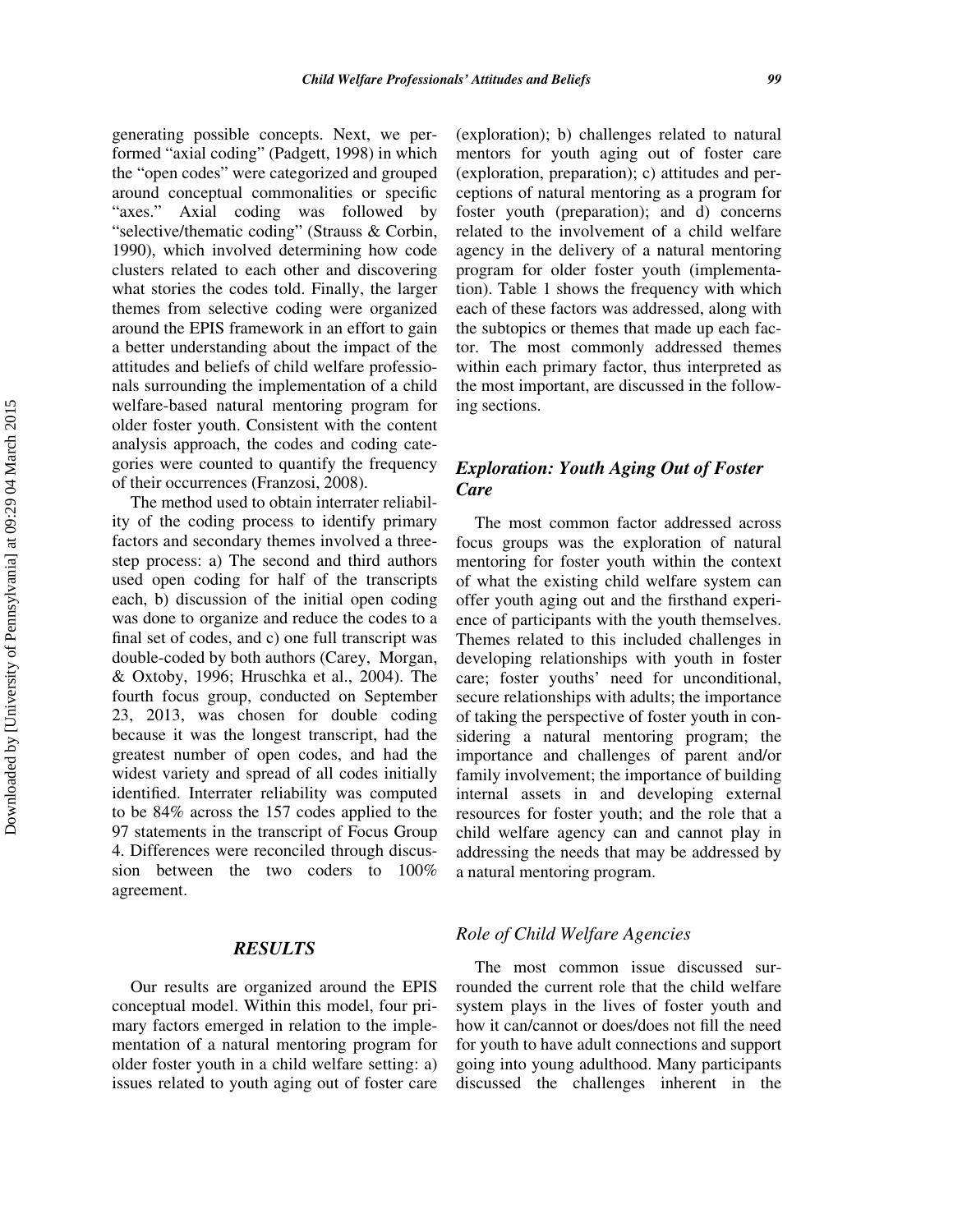|                                        | FG1 | FG <sub>2</sub> | FG <sub>3</sub> | FG4 | FG <sub>5</sub> | Total |
|----------------------------------------|-----|-----------------|-----------------|-----|-----------------|-------|
| Youth Aging Out of Foster Care         | 43  | 56              | 37              | 106 | 64              | 306   |
| Role of DHS                            | 7   | 8               | 8               | 34  | 10              | 67    |
| <b>Youth Perspective</b>               | 8   | 13              | 10              | 14  | 15              | 60    |
| Life Context                           | 9   | 9               | 4               | 19  | 12              | 53    |
| Family Involvement                     | 12  | 9               | 2               | 15  | 9               | 47    |
| Developing Relationships               | 5   | 8               | 7               | 8   | 12              | 40    |
| <b>Adult Connections</b>               | 2   | 9               | 6               | 16  | 6               | 39    |
| <b>Natural Mentors</b>                 | 20  | 6               | 26              | 20  | 29              | 101   |
| Vetting                                | 6   | 5               | 14              | 13  | 9               | 47    |
| <b>Life Context of Natural Mentors</b> | 11  |                 | 5               | 2   | 4               | 23    |
| Commitment                             | 3   |                 | 7               | 2   |                 | 19    |
| Connection                             | 0   |                 | 0               | 3   | 9               | 12    |
| <b>Natural Mentoring</b>               | 11  |                 | 9               | 20  | 23              | 72    |
| <b>Authentic Support</b>               | 7   | 6               | 7               | 9   | 10              | 39    |
| Skill Building                         | 4   | з               | 2               | 11  | 13              | 33    |
| <b>DHS Role in Natural Mentoring</b>   | 11  | 5               |                 | 18  | 9               | 50    |
| <b>DHS Climate and Culture</b>         | 11  | 4               | 4               | 12  | 9               | 40    |
| <b>DHS Liability</b>                   | 0   |                 | 3               | 6   | 0               | 10    |

TABLE 1. Primary Factors in Relation to the Implementation of a Natural Mentoring Program for Older Foster Youth

Note. DHS = Department of Human Services; FG = focus group; Italicized data are the most commonly addressed themes and those discussed in this article.

relationship between child welfare workers and foster youth on a micro level. For example, they noted the limitations of a relationship within the context of a paid job:

> I actually liked working with older youth best and sometimes when some of them would get frustrated, even the ones that I did have a good relationship with, they would express that, 'You don't really care, I'm just a paycheck or I'm just another case.' And as much as you're trying to say, 'no you're not,' but nonetheless the reality is this is my job. I got the opportunity to get a promotion and by my getting that promotion, I'm no longer going to be their caseworker.

Participants also suggested that some of the challenges associated with emancipating from foster care could be attenuated by a natural mentoring relationship. For example, one participant stated:

> And sometimes when our kids get to be 18, they just want to get out of the system, so maybe if they'd have a mentor—you

know, somebody that can give them structure and guidance—they might go on towards education, because a lot of them, they're just like I want to be done with DHS and when you ask them what do they want to do with their life, they don't know.

Participants also conceptualized that a natural mentoring relationship may provide a connection to the youth's "world" in the midst of the trauma and instability associated with the removal from one's home setting. They described how a natural mentoring program would be complementary with and a supplement to existing child welfare programming:

> ... but then they're traumatized by us because we take them; no matter how bad the house is, that's home. And we rip them out of that. And if they can, you know, we think if it's a little child, oh you take the teddy bear with you or whatever something—well, when you are older, you are not looking at a teddy bear, but the person you have the connection with, that is something to hang on to in what is,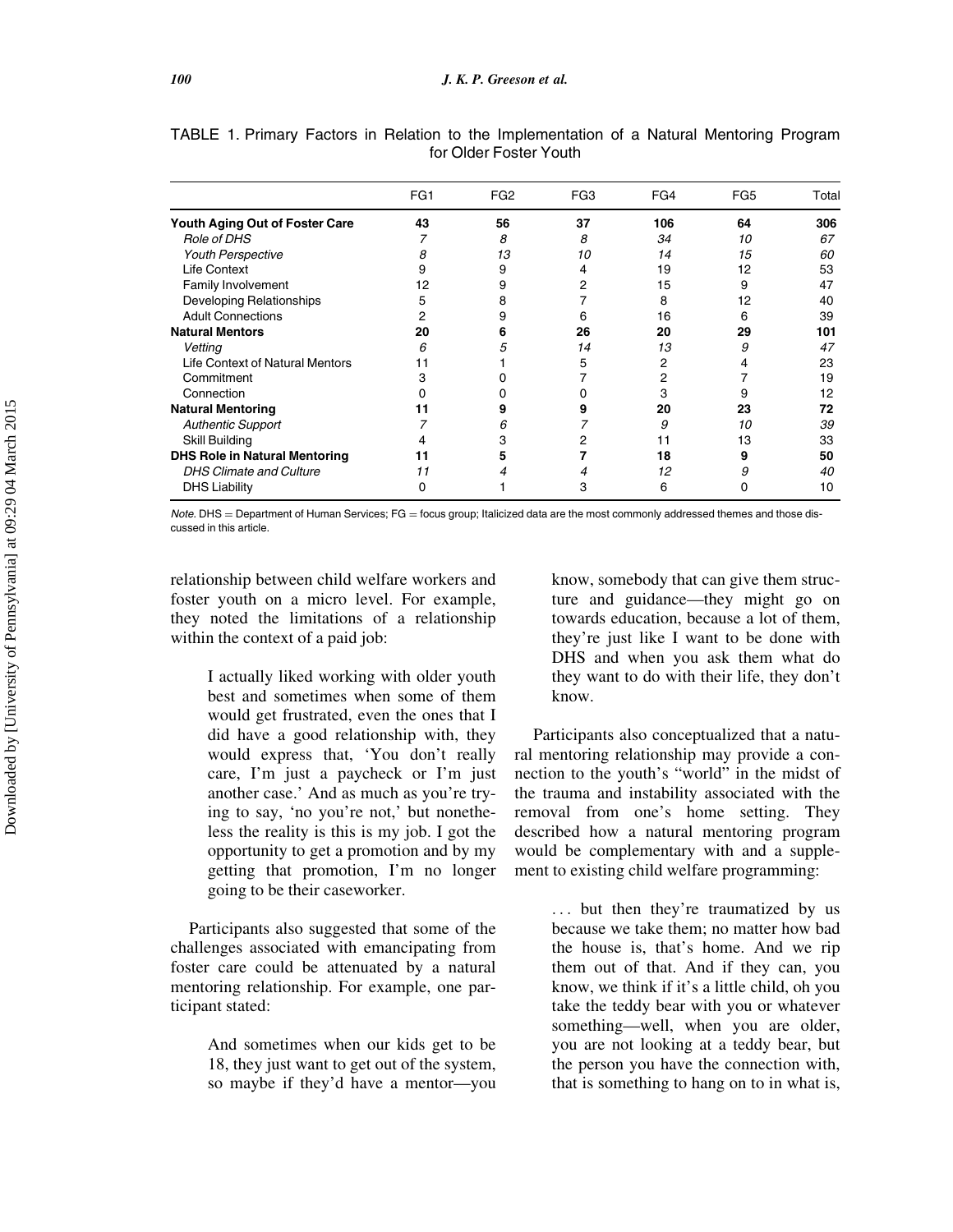you know, a maelstrom of emotions and confusion. So yeah, I mean, being able to pull someone into that, from a child's experience into their world and continue with them, I think is just very important.

Likewise, another participant stated:

I just hope that you get this program up and running; I think it could be beneficial to these kids that age out. 'Cause I've seen one too many times—I think my coworker was just telling me a story about this kid... and the kid was in placement and just continued to be in placement and he turned 18, and he didn't want to go back to the placement where he was at. They pretty much just discharged him. He is an adult, 18 years though he didn't want the extensions, so she said she was just walking through [a park] and she sees him sitting on a bench and she's like, "Hi, what's going on?" he is like, "Yeah, I'm homeless," and she was like—it's just sad because at the end of his placement like, it's like, what is the plan?

#### Youth Perspective

The second most common issue discussed was the importance of including youth in decision making and in considering program characteristics from their perspective. Focus-group participants discussed the importance of partnering with youth, providing them with real choices and supporting them in their decisions, and considering them as the primary source of information to ensure that the mentoring relationship works. From one participant's perspective, youth resistance to the case workers' attempts to steer them in the right direction may be connected to the authoritarian practice of child welfare professionals "telling them what to do."

> I think a lot of teens, they want help and they want advice, but they don't want to admit it. So I think that's a difficult thing, wanting the independence, so you have to

try to find a connection somehow to get to that, to have them let you help them, let you assist them or frame it in them having the choice, giving them the choice and not telling them what to do, giving them options of what to do or how to do something because when you tell a teen to do something, the most immediate reaction is "no." They just say "no." So that's been my experience in trying to encourage them, but give it, put the ball in their court, try to help them, have them think and make the decisions, and then if they fall, be there to try to support them.

Conversely, participants relayed the importance of empowering youth to lead the process in setting goals and making plans for their own lives.

> To listen to this child's voice and find out really what, what are their goals, what are they interested in because I tell my kids, 'I can honestly sit back and plan for you all day but my plans may not be your plans. So that's why it's important that you bring your voice to the table, we'll listen, OK? Because you're my guide, OK? I'm not your guide. I'm here to provide resources; I'm here to listen to find out what are your needs. What can we do for you? But you have to tell me, you need to be able to guide us in the direction that you choose to go, as long as it's a positive direction.'

Focus-group participants also discussed the importance of considering the unique context of foster youth in the delivery of a natural mentoring program. For example, many foster youth have encountered previous loss and rejection, and participants were concerned that foster youth may experience further rejection in the natural mentoring relationship:

> My concern is that if the teenagers identify maybe one or two people that they might want to be a mentor then when the—whoever the person is going to be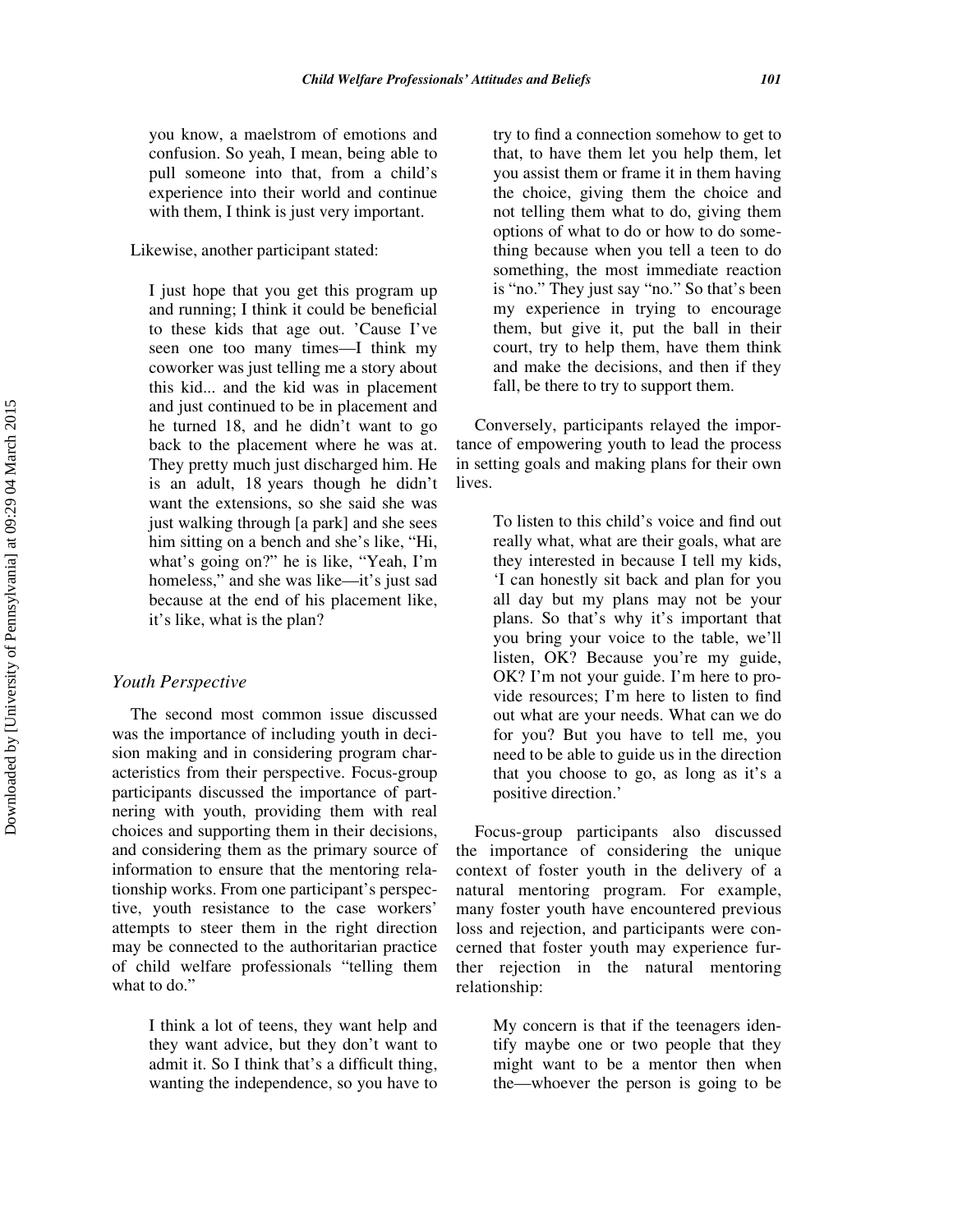the mentor and that person—the possible mentor says, 'No, I'm not available, I can't do it, no.' And then the child who's had so much rejection already, I would hate for that child to hear another rejection, you know?

Participants, however, noted that youth in foster care have a critical need for supportive, enduring adult connections. One participant said:

> So to think that kids that are our youth, who are in our care don't want the same thing? Meaning they don't want somebody that's going to turn their back on them, what makes you think that they don't feel that way? That they are not going to go through their own developmental stages being an adolescent. So they have that as well as histories of trauma, abuse, neglect, depression, but in between all of that what do you find that they want? They want to be connected to somebody, they want to be loved. They want to know that even if I miss my curfew you're not going to put on a 30-day notice.

Participants also discussed the context in which foster youth develop relationships with adults as compared with their peers from the general population. Foster youth may be unique in that they need time to build trust and may not be able to form relationships on a set timeline.

> ... you don't hear in the first 4, 5, 10 conversations you have with a child everything, they are very, especially in a system like this, they are guarded because as everyone knows that's power and if they hang onto that knowledge, they are holding onto something that gives them some power, if you wanted nothing else. And only when they're ready to share, then you are going to find what's really important. So it is not a process that can be done on a specific timeline.

# Exploration and Preparation: Natural Mentors for Youth Aging Out of Foster Care

Another primary factor addressed across focus groups was the exploration of the characteristics that natural mentors would ideally have. Themes related to this included the need for the natural mentor to be a positive influence and good role model for the youth; the need for an authentic connection between the youth and the adult; the need for the natural mentor to fully commit to the relationship, thereby raising issues of the possibility that youth could experience abandonment; and the need for natural mentors to have clear and healthy personal boundaries. Issues related to how such characteristics could be identified as well as issues regarding personal histories and the need for a screening process to protect youth from questionable choices were also primary themes connected to the preparation phase of program implementation.

## Vetting

The theme addressing how to vet or gather background information on adults identified by youth as possible mentors was by far the most commonly addressed theme in exploring the identification of natural mentors for older foster youth. Discussion surrounded the likely problems with personal histories of identified adults; the need and importance of a screening process and how that may be different from the one used by child welfare agencies; the possibility of youth picking questionable adults; and the importance of making sure that the natural mentors chosen would have a positive influence on the youth.

Participants reported that DHS policy prohibits the use of paid kinship caregivers with certain criminal histories, and this policy precludes some caring adults from being considered as placement resources for youth. However, participants also acknowledged that because the natural mentors would not be paid caregivers, such a rigid screening process may not be necessary. In fact, participants stated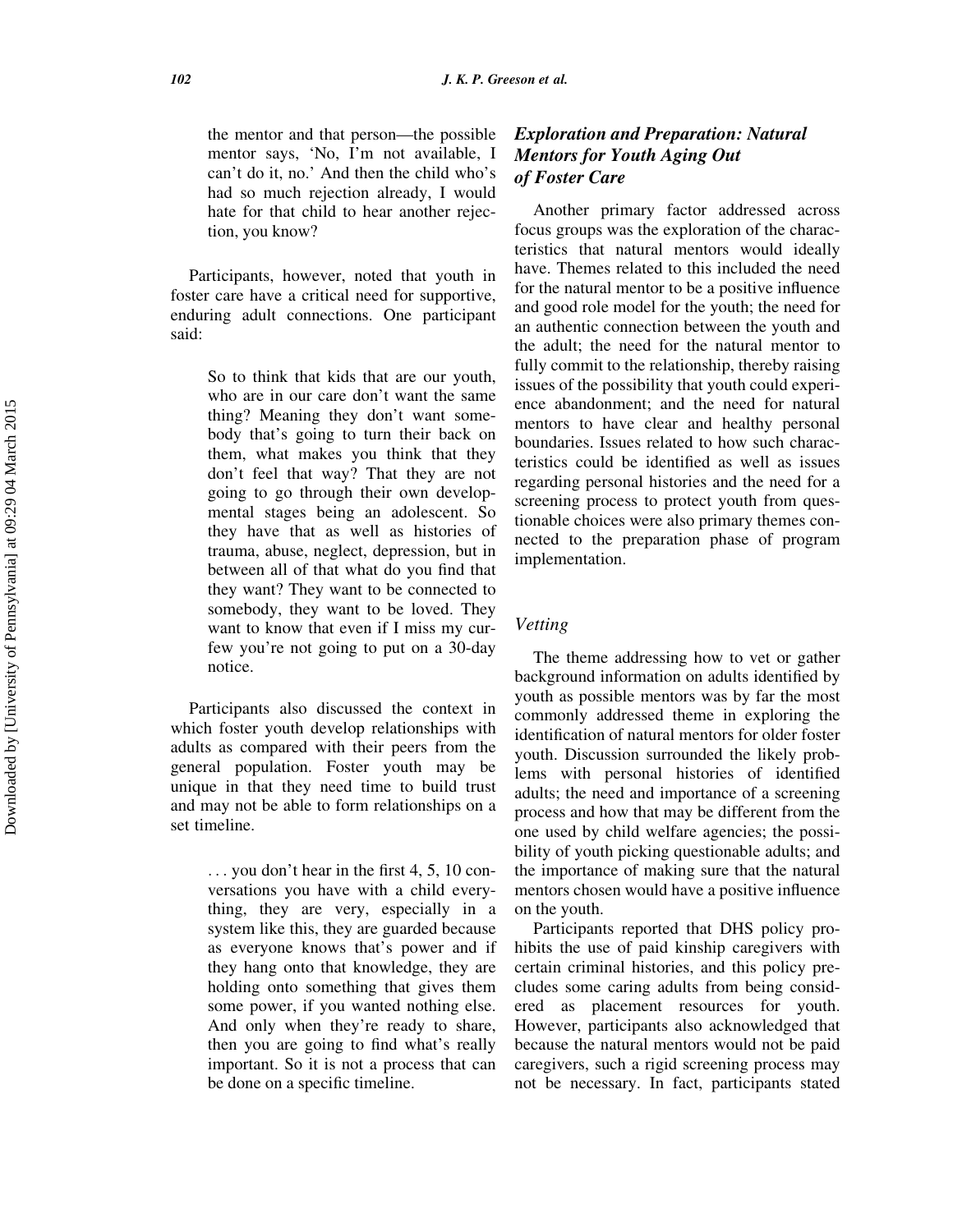that a caring adult with a questionable history who has turned his life around may be just the natural mentor that a struggling youth needs, especially if that is who the youth has identified. Of particular importance was the need to consider adults within the context of their current as well as former lifestyles:

> So in life people make mistakes, people change, people get better ... you beat somebody up or even, and I'm going to say it, you sold drugs; that is a horrible thing but you sold them when you were 19, you went to jail for 5 years and you've come out, paid your dues, and you've got a job and that is no longer part of your life or who you are. Some of that experience might be very valuable to this 17–yearold who is questioning whether that's a way to make a living.

Similarly, another participant stated:

So I think it would have to be some sort of case-by-case basis ... Because I agree with you that that person that had sold drugs and was incarcerated and turned his life around, I don't think that this background should automatically rule him out.

# Preparation: Natural Mentoring for Youth Aging Out of Foster Care

Another primary factor identified across focus groups was the conceptualization of natural mentoring as an innovative approach to supporting foster youth and one that is both needed and acceptable to child welfare professionals. Common themes revealed an understanding of natural mentoring as an approach to supporting youth that would fill gaps in child welfare services better than classic mentoring due to its more enduring and lifelong quality; as a relationship that already exists and has developed naturally so time is not spent building a relationship that may not be successful in the long run; and as involving adults who are more personally invested and committed to the child and as a result can provide a longer-term role

model, guide, and anchor for youth as they move into young adulthood.

## Authentic Support

In particular, discussion focused on themes of intrinsically motivated commitment by the natural mentor that would be longer-lasting and more genuine in its care, even across generations or when the relationship may go momentarily awry. For example, one participant shared how such intrinsic commitment is at the heart of being able to work through problems and not giving up on a youth:

> She may have a girlfriend that goes with her to meet this new grandbaby and somehow stays a part of this baby's life as this baby grows. Now at 11, 12, or 13 there's a need that this child has that the family can't meet but because I've been investing for so long, I can help [with] that need. Or when you do break your curfew rather than say, 'come get this kid; he's not listening to my rules,' it's, 'I need to go find Jonah.' Or I need to go find out we need to find out why you need to take money out of my pocketbook. We need to work through it because my connection to you is a natural one.

Participants also described the enduring quality of a natural mentoring relationship over a relationship with a paid professional. One participant commented:

> There's a bond that, 'I'm not your mother, I've never been your mother, but I've cared about you for so long that the fact that you're doing things that are displeasing to me doesn't change the love that I have for you.' And to me that's the difference with a natural mentor and someone who's paid to provide the service; even if it's kin who provides a temporary home, they're being paid to provide a service, and if the bond isn't there, it could get to the point where it's not worth the money.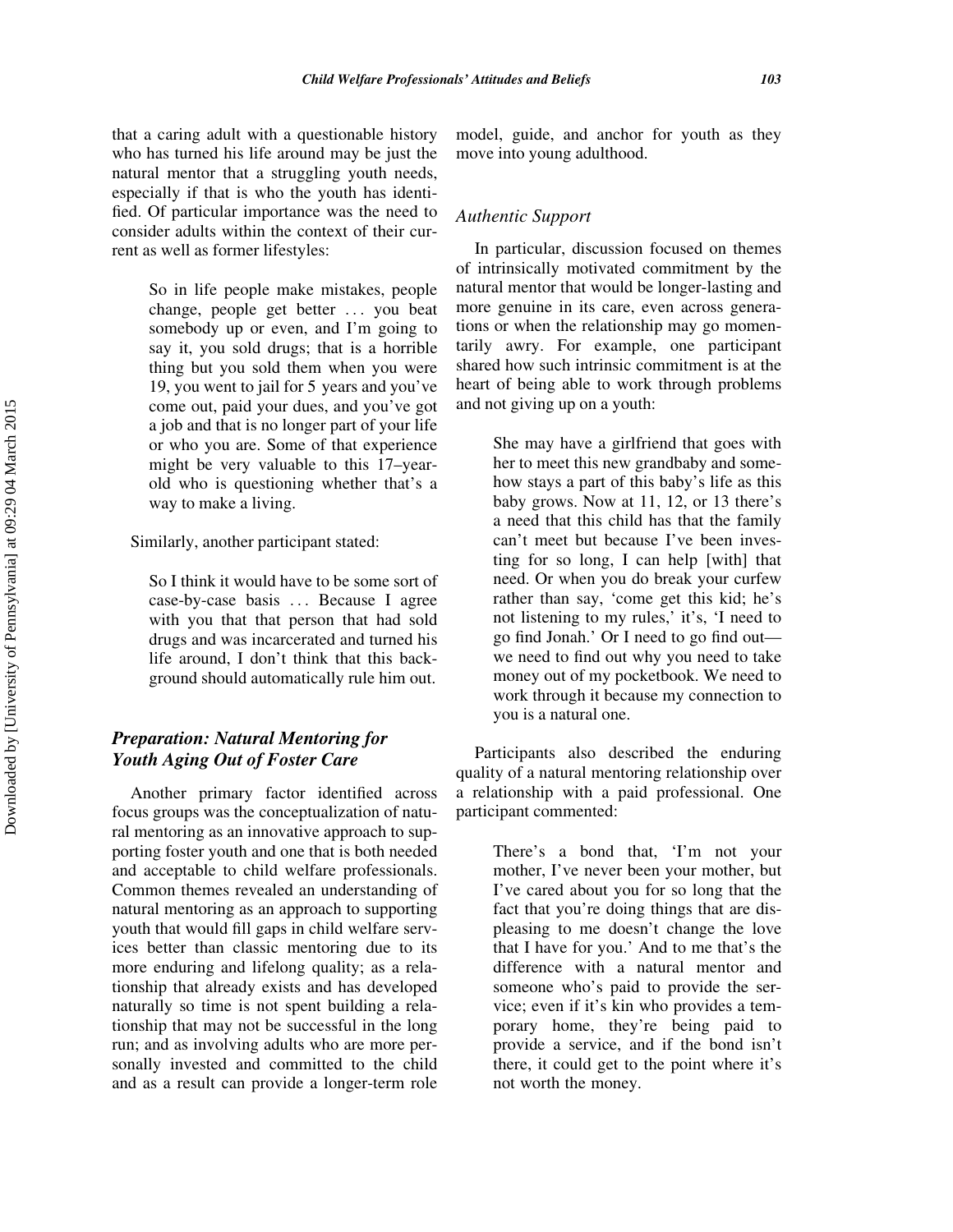Similarly, another child welfare professional described the difference between unpaid natural mentors and paid professionals as:

> Automatically going to do whatever the circumstances require, you're there, with or without the compensation, the monetary compensation, I should say. Natural is more to me like a holistic approach, there is nothing in it for you to receive. It's just what you're supposed to do.

One participant summed up the impact that having only paid professionals "care" for you can have. He stated, "It corrodes the soul," meaning that it makes us less human. Our brains are social organs. We live and die literally based on our relationships. We are hardwired to belong. If the only people who care for us are paid professionals, we are deprived of belonging.

# Implementation: The System's Role in Natural Mentoring for Youth Aging Out of Foster Care

The fourth primary factor identified across focus groups addressed the role that child welfare agencies may or may not be able to play in implementing a natural mentoring program for older foster youth. The most salient themes addressed challenges to the involvement of child welfare agencies; issues of liability in being involved in vetting adults identified for natural mentors, providing contacts of potential mentors, or approaching families for contacts of potential mentors; resistance to program involvement due to current organizational and system climate and culture; and challenges of potentially divisive relationships among involved parties.

# Child Welfare Climate and Culture

One primary theme that arose across focus groups addressed the challenges to child welfare involvement due to existing time constraints faced by existing workloads:

But the phone call with the social worker or the worker and the mentee and the mentor, that would be beneficial because under my time, I wouldn't be able to do anything like this even though I would want to. I couldn't do that. I'm going to take out time to be with the child, I'm going to do the monthly support group, and then I'm going to meet with you weekly? That's not going to happen, it's just not.

Likewise, when asked what the greatest challenge would be in implementing a natural mentoring intervention, one participant stated:

> The volume of work that we have and then the numerous changes that our agency is experiencing. In my mind this would be very difficult to do, you know, if it was assigned for us as social workers.

Two other child welfare professionals also expressed concern regarding the additional work associated with implementing a natural mentoring program:

> ... it would have to be an identified group of people whose time and energy was spent on the natural mentoring process because we do so much. We have so much responsibility and so many time constraints and so many regulations and so many deadlines, with so many resource limitations that you would need the people who were working on it to bring the same level of commitment that you would expect from the natural mentor and from the child. It couldn't kind of be something that was thrown on top of what you are already doing, because there wouldn't be the time to give it what it deserves. Because what you're asking people to do is to find a person and make a lifetime connection with them.

> ... it has to be a designated team who would kind of focus on natural mentoring because again everybody is inundated, not just the supervisors but the workers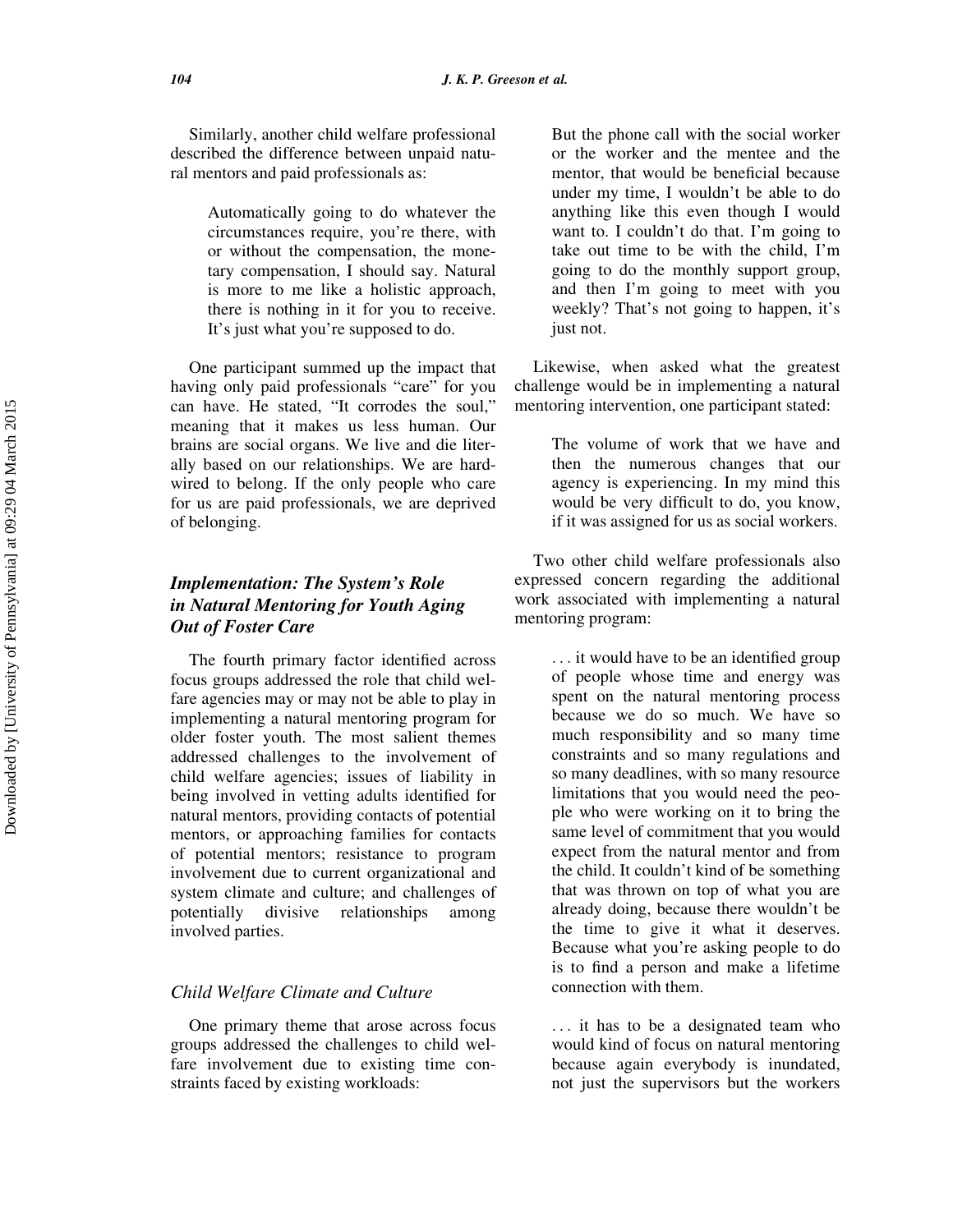and just the whole staff, and then there are so many changes. I think for it not to be like something that feels like it's mandated. It can't feel like it's bureaucratic; it can't be consumed with red tape.

Taking into account these inherent challenges, however, focus-group participants also discussed potential solutions that could increase the likelihood of successful implementation. One participant suggested educating direct case workers on the benefits of natural mentoring to champion the intervention among relevant parties:

> ... getting the word out and getting everyone educated about how it works and what you're trying to do. You know, the reason that ... [the intervention] is being put into place, because some teens or even parents or even anyone might question, 'Why are you—?' And if a worker doesn't have the knowledge to explain, 'Well this is why we're doing this and this is what we're trying to aim for.' Then, you know ... if I'm asking a worker, 'Why are you doing this?' And they don't give me an answer that's like convincing, why [am] I going to—

In addition to educating all direct case workers regarding the "paradigm shift" of a natural mentoring program, another participant proposed the establishment of a specialized unit or staff responsible for the implementation:

> Now, whether it grows into a whole other, which I think is worthwhile to look at, a whole designated unit or whatever, centralized, yeah, it probably would—it definitely would be worth it, but how do you roll that out, you know? But I definitely think that it would have to be continuously mentioned. So just looking at it from a management position, it definitely is a paradigm, part of the paradigm shift that would need a lot of prompting or coaching, insisting. That whole thing I think.

Likewise, another participant suggested subcontracting the implementation of a natural mentoring program to a private provider agency:

> Well I think it would be great if like an agency would be like we are going to implement this program like Pathways or something. And then they would have a staff person that was paid to run the program, that would be the point person, that would do the recruitment, the screening, that would hold the trainings for the natural mentors in groups or cycles or whatever.

In discussing the partnership with other entities in implementing a natural mentoring program, one participant noted that a collaborative effort would be essential:

> ... it needs to be a collaborative effort only because we share information, sometimes we don't share all of the information, like you say, when you're reviewing a file, information may be in my file and may have not have been shared with the provider and the provider may not have the same thing. So, I think that it needs to be a collaborative effort in terms of identifying like they do now with the meetings where you know, the team who goes and collects the information; they go both to the agency and to DHS to get that information.

#### Summary

In exploring the use of natural mentoring to support youth aging out of the foster care system, child welfare professionals discussed the current role that the system plays in the lives of foster youth and how it can/cannot fill the need for youth to have permanent adult connections to support them as they age out of foster care. This exploration also concluded that a natural mentoring program could be complementary with and a supplement to existing child welfare programming. Discussion also focused on the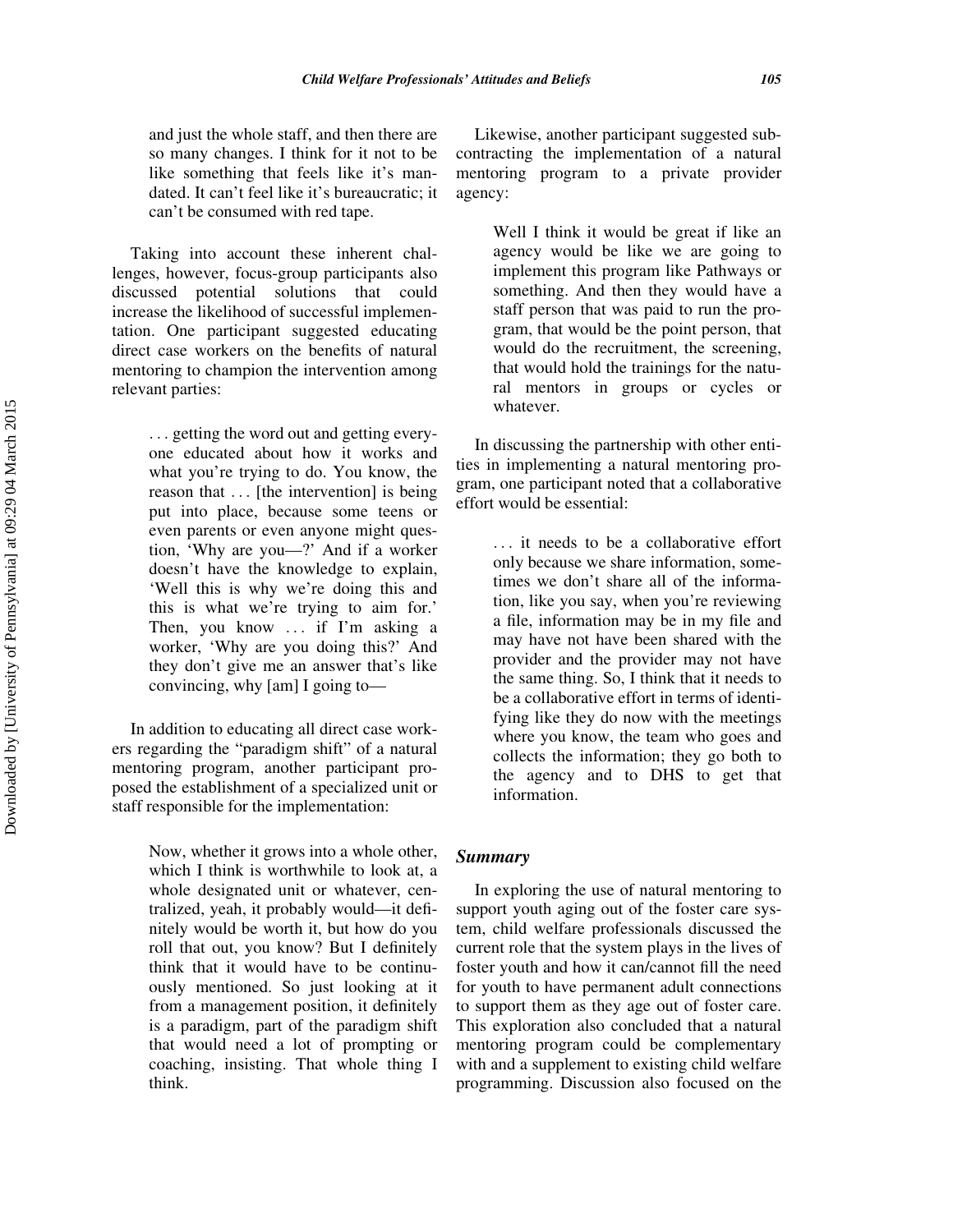importance of partnering with youth, providing them with real choices and supporting them in their decisions, and the importance of considering the unique context of foster youth in the delivery of a natural mentoring program. Discussion also reflected considerations of the preparation and implementation phases of program adoption in how to vet or gather background information on adults identified by youth as possible mentors. Of particular importance was the need to consider the "person in environment" (Greene, 2011) in terms of youths' current as well as former lifestyles when vetting possible natural mentors. Focusgroup participants largely agreed that natural mentors would be more personally invested and committed to the child and as a result would provide a longer-term role model, guide, and anchor for youth as they emerged into young adulthood. Finally, focus-group participants noted challenges for the child welfare system in the implementation of a natural mentoring program due to existing time constraints faced by workers and supervisors, but they also provided concrete solutions to overcoming such obstacles.

## **DISCUSSION**

This is the first study to examine the attitudes of child welfare professionals toward a natural mentoring program for older foster youth embedded in the child welfare system. With a growing body of literature suggesting that natural mentoring relationships may promote resilience and healthy development among adolescent foster youth (Britner et al., 2013; Greeson, 2013), this exploratory study contributes to understanding the feasibility of implementing a natural mentoring program within a child welfare system. Moreover, this study uses the EPIS framework to explicate the organizational challenges and opportunities related to adoption and implementation of evidencebased practice in a human services setting.

Across the five focus groups, the following significant themes emerged in relation to the implementation of a natural mentoring program: a) the role of DHS in the lives of older foster youth preparing for emancipation, b) the importance of the foster youth perspective and context in adopting a natural mentoring program, c) the appropriate vetting of supportive adults as natural mentors, d) the benefits of natural mentoring for foster youth preparing for adulthood, and e) the relevance of the DHS climate and culture in implementing a natural mentoring program. Results suggest that child welfare professionals believe that many older foster youth lack supportive adult connections upon exiting services. Focus-group participants were amenable toward, and even excited about, the use of a natural mentoring program as a mechanism to help older foster youth sustain growth-fostering relationships with caring adults. They identified many of the benefits associated with natural mentoring that researchers have posited, such as the established bond of the existing relationship and its enduring, lifelong quality, as well as the personal investment and commitment that may be inherent to an extant relationship (Rhodes, 1994; Spencer, 2011). The two biggest concerns voiced by participants in relation to implementing a natural mentoring program within a child welfare system were the vetting process of potential natural mentors and the time constraints and workload requirements of the child welfare professionals. Participants identified strategies to overcome these barriers, including the need for a more nuanced screening process to discriminate adults' past behaviors from their present functioning as well as specialized staff dedicated to implementing a natural mentoring program to alleviate any additional work burden on the ongoing, assigned case worker and supervisor.

# Role of DHS

The exploration phase of the EPIS model involves understanding a service concern in conjunction with identifying an improved approach that will lead to the amelioration of the concern (Novins et al., 2013). It is notable that the theme that emerged most frequently from the focus groups was the concern of older youth aging out of foster care and the role that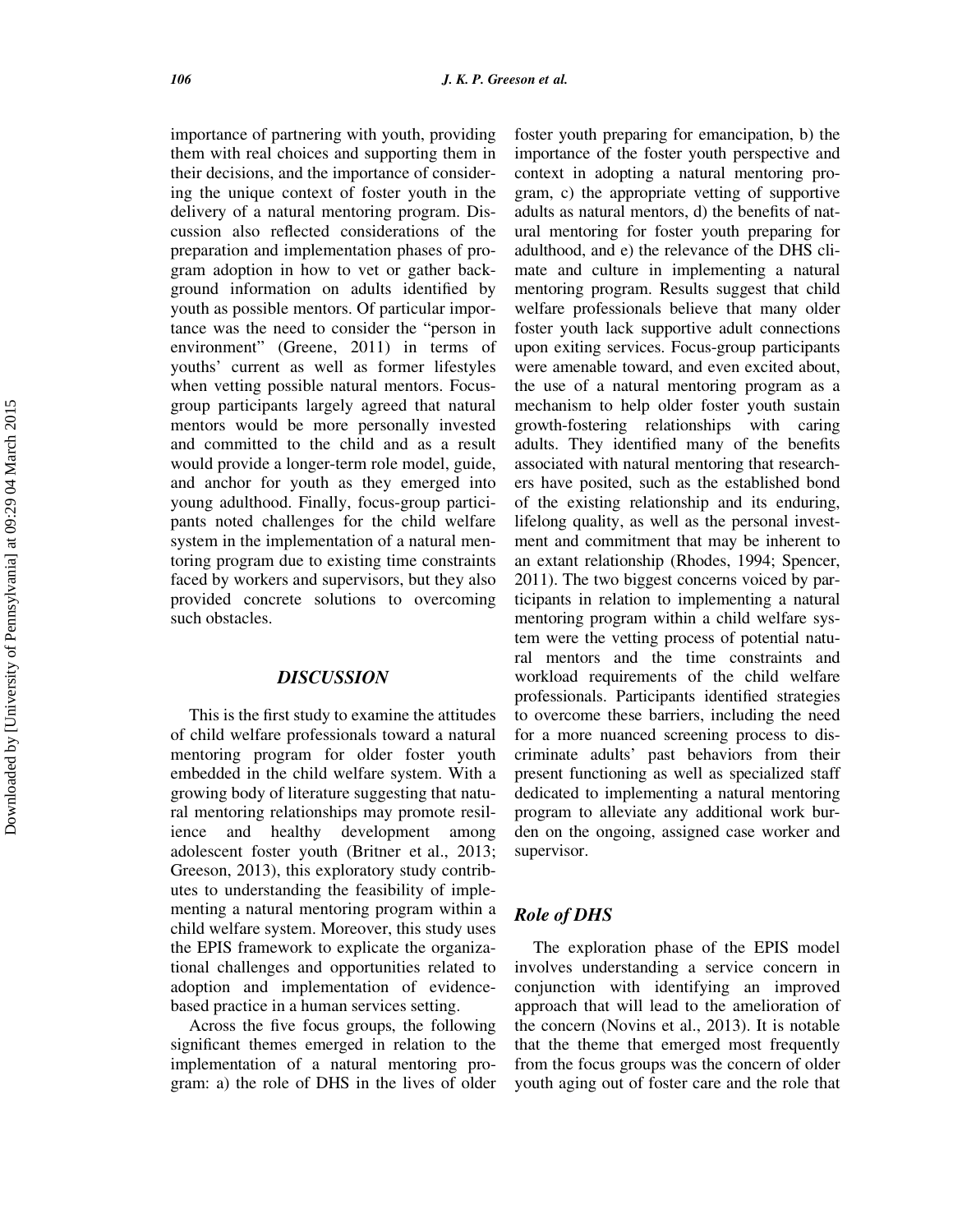the current child welfare system plays in the process of foster youth emancipation. Participants identified the issue of many older youth aging out of foster care without a plan and without supportive, naturally occurring adult relationships as primary areas of concern. This concern is also well documented in the research literature (Bussiere, 2006; Charles & Nelson, 2000), and studies show that nearly half of all adolescent foster youth report not having an important nonparental adult who has made a positive difference in their lives (Ahrens et al., 2008; Greeson et al., 2010).

In response to the issue that many older youth age out of foster care without supportive adult relationships, participants described how a natural mentoring program could serve as an improved approach to address this concern. Similarly, researchers have asserted that natural mentoring relationships may serve as a protective mechanism for adolescent foster youth, and a growing body of research supports this notion. For example, Ahrens and colleagues (2008) found that adolescent foster youth with natural mentors had better physical health, were less likely to report suicidal ideation or to have received a sexually transmitted infection, and experienced decreased aggressive behaviors. Likewise, Greeson et al. (2010) found that foster youth who described having a natural mentor who was "like a parent," was a "role model," and provided "guidance/advice" were significantly associated with having increased income expectations and asset ownership. Another study showed that natural mentoring was associated with fewer depressive symptoms, lower levels of stress, and higher life satisfaction (Munson & McMillen, 2009).

## Youth Perspective

The exploration phase of the EPIS model also considers the fit between the intervention and client characteristics as well as practitioner views about client qualities (Novins et al., 2013). Focus-group participants stated that successful engagement and planning for the older foster youth population was largely dependent on giving foster youth a strong voice and

supporting them in their ability to make choices. Natural mentoring, then, has the potential to be a good fit for older foster youth, as one of its key tenets is the notion of supporting youth as they self-select their natural mentors from their existing social networks (Brewer, 2012; Spencer, 2011).

In describing the unique context of older foster youth, participants voiced concern over the need to ensure that foster youth did not encounter additional rejection, were able to form healthy relationships with caring adults despite their trauma histories, and were provided extended time to build trust. Researchers have posited that natural mentoring relationships may be an appropriate mechanism for addressing these endemic concerns. For example, Greeson (2013) suggests that natural mentoring relationships may actually reduce mentor abandonment, especially if the youth–natural mentor relationship is supported within a child welfare context. This caring relationship already exists within the youth's social network, and thus, a natural mentoring program can build upon and strengthen what is already in place. When a relationship must end, trained natural mentors may do so in a healthy and potentially corrective way, meaning that they can model the appropriate way to end a relationship so as to not create a new loss for the youth, in contrast to the negative experiences of loss many foster youth have encountered during their years in the child welfare system. Additionally, the extant relationship provides youth with the time they need to build trust as opposed to forcing a matched relationship within the timeline of a formal mentoring program like Big Brothers Big Sisters. For example, Munson et al. (2010) interviewed almost 200 emancipating foster youth with natural mentoring relationships and found that the youth characterized positive natural mentoring relationships by their consistency and longevity as well as their qualities related to trust, authenticity, respect, and empathy. For some youth, the relationship with their natural mentor was the longest, most consistent relationship they had experienced.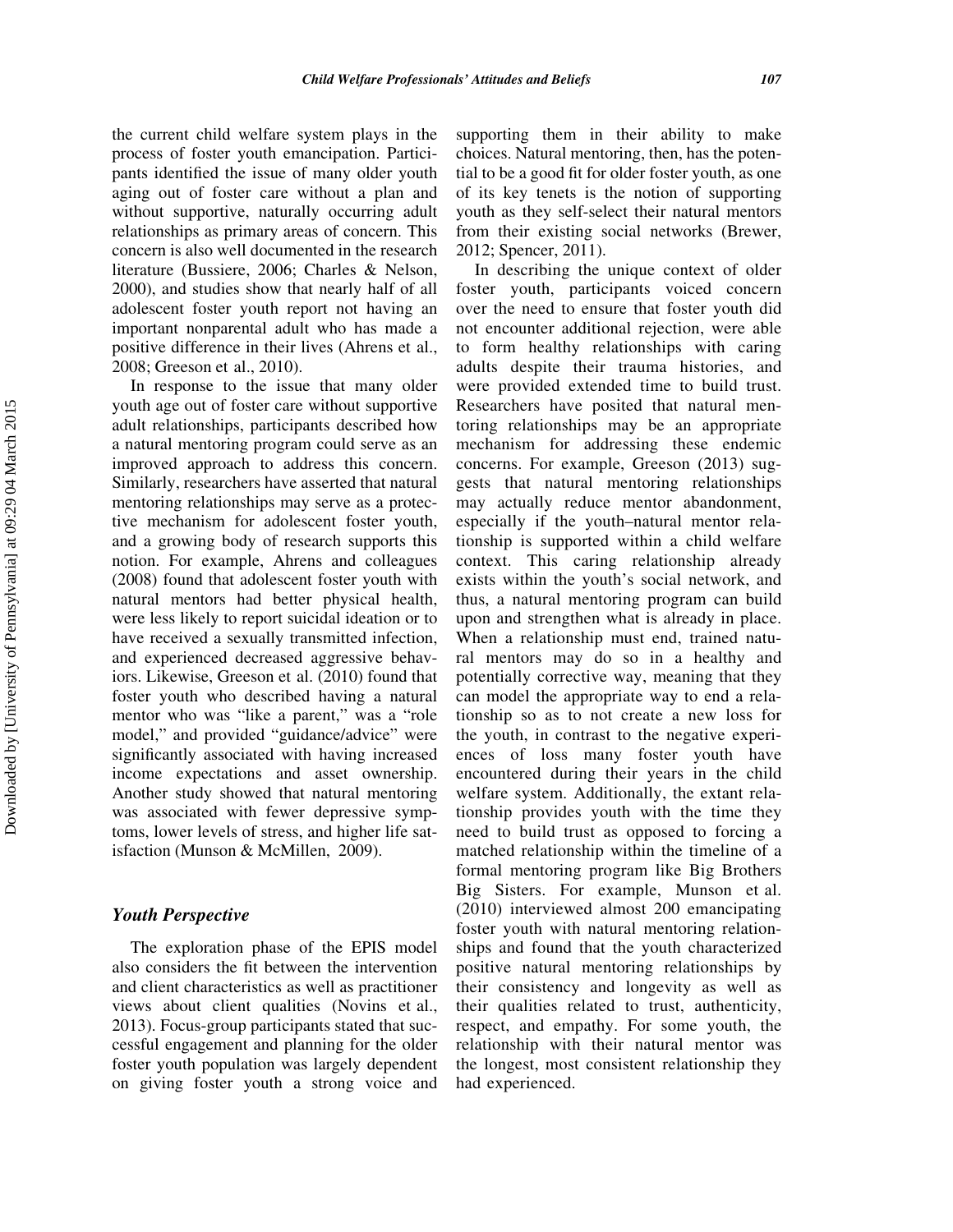## Vetting

Novins et al. (2013) describe part of the preparation phase of the EPIS model as understanding the organizational and systemic factors that could affect the implementation of the intervention. The challenges associated with the identification and screening process of potential natural mentors within a child welfare context was a dominant theme that emerged from the focus groups. Participants discussed the need for a nuanced screening process that would be more flexible and would allow for case-by-case decisions to approve appropriate adults to be natural mentors, even with the presence of a criminal history.

Consistent with the focus-group feedback, the National Mentoring Partnership, MENTOR, provides guidelines for mentor screening and proposes that for some at-risk youth populations, adults with criminal histories, such as reformed ex-gang members, may be well suited to serve as mentors, and factors surrounding the conviction, such as the amount of time that has passed since the crime and the nature of the crime, must be considered (MENTOR/National Mentoring Partnership, 2014). Research suggests that the strength of the relationship between the youth and mentor may be a key factor associated with an impactful mentoring relationship and thus should be given high consideration in the assessment and screening process, even when there is a criminal history present. In a meta-analysis of 55 mentoring programs, DuBois, Holloway, Valentine, and Cooper (2002) found a modest/small benefit for the average youth, with the impact significantly increasing when a strong relationship was present between the youth and mentor.

# Authentic Support

The preparation phase of the EPIS model also takes into account organizational support, culture, and climate, and organizational support is frequently identified as a main factor that promotes (or encumbers) the utilization of an intervention (Backer et al., 1986; Novins et al., 2013). The results of this study revealed that child welfare professionals were supportive of a natural mentoring program for older foster youth and conceptualized it as a mechanism to fill gaps in child welfare services through the establishment of a naturally occurring, enduring, lifelong relationship characterized by authentic support, genuine care, and personal commitment. The natural mentoring relationship was juxtaposed with programmatic mentoring (e.g., Big Brothers Big Sisters) and relationships with paid professionals, both of which were said to be less likely to endure in the midst of struggles.

The important aspects of a natural mentoring relationship conceptualized by the child welfare professionals from this study are consistent with those found in other qualitative studies. Greeson and Bowen (2008) interviewed a small sample of female adolescent foster youth about their relationships with their natural mentors. Youth described the most important qualities of their relationships as trust, love and caring, and mirroring a parent–child relationship. Ahrens and colleagues (2011) interviewed 23 former foster youth and found that successful natural mentoring relationships were characterized by similar qualities, such as authenticity, genuine care, trust, respect, persistence, and commonalities.

## DHS Climate and Culture

The implementation phase of the EPIS model includes addressing "factors related to active implementation and scale-up of an innovation" (Novins et al., 2013, p. 1017). Assessing and ensuring resource availability is also a part of this phase, and child welfare professionals reported that they believed additional infrastructure would be necessary to implement a natural mentoring program within DHS. Child welfare professionals reported time constraints and full workloads that would make their implementation of a natural mentoring program difficult, and they suggested dedicating an internal unit or subcontracted private provider staff to lead the intervention. However, participants saw value in educating child welfare professionals in the "paradigm shift" of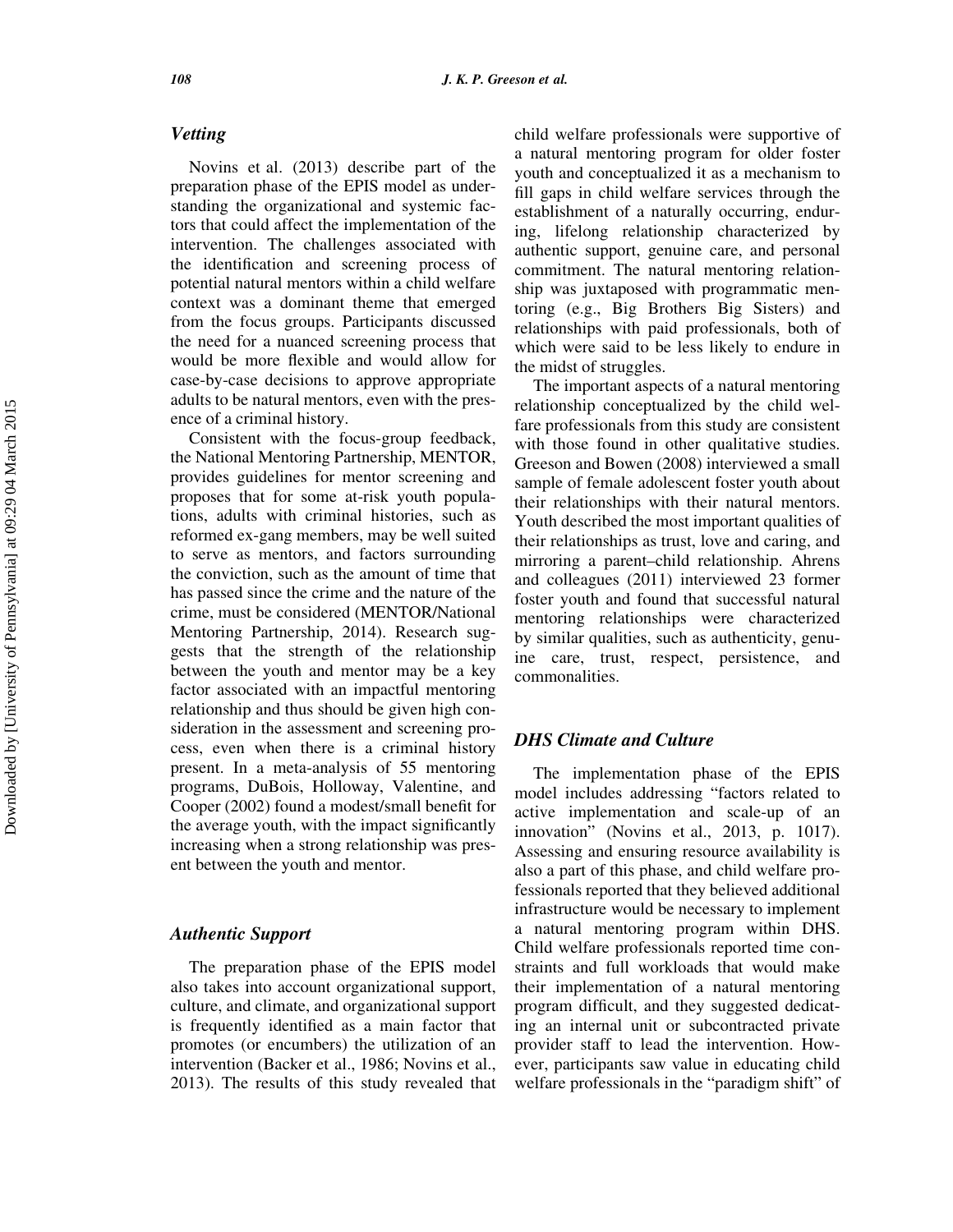a natural mentoring program so that assigned case workers could support the work of natural mentoring program staff. The literature examining the implementation of innovative practice in child welfare settings cites the lack of sufficient resources as a key barrier to the successful adoption of a best practice (Chaffin & Friedrich, 2004; Luongo, 2007; Schorr & Farrow, 2011). Thus, it is crucial that a natural mentoring program be implemented within a child welfare setting with appropriate resources, including staff with protected time who are able to focus on supporting the developing youth–natural mentor relationships.

#### Implications

Several of our findings suggest important implications for child welfare practice. These findings, based on the feedback from child welfare professionals, include: a) Many older foster youth emancipate without enduring, supportive, adult relationships, and this service concern may be partially addressed by a natural mentoring program; b) youth perspective is critical for the success of a natural mentoring program; c) a nuanced screening process is necessary to ensure that appropriate, natural mentors whom youth select are not precluded from participation based solely on historical behaviors and lifestyles; d) the benefits of natural mentoring relationships for older foster youth may exceed those of paid professionals and programmatic mentors; and e) additional funding and resources may be necessary to successfully implement a natural mentoring program in a child welfare context.

The implications of these findings relate to increasing awareness among child welfare professionals about the benefits of natural mentoring relationships and increasing funding and resources to support the implementation of natural mentoring programming within child welfare organizations and systems. The findings from this study indicate a favorable response from child welfare professionals to the notion of natural mentoring among older foster youth. Although it may not be feasible for child welfare workers and supervisors to serve as the

staff responsible for implementing such programming, they could be champions within the child welfare system, promoting the benefits of natural mentoring relationships for older foster youth among key system partners, some of whom could be nominated by youth as potential natural mentors. As champions, they could incorporate the discussion of natural mentoring and its benefits into family team meetings, which may provide opportunities for buy-in for both youth and members of their social network.

Additionally, the findings from this study reveal the need for funding and resources to support an infrastructure necessary to implement natural mentoring programming for older foster youth. Such programming may need more support than what child welfare workers and supervisors with their present workloads can offer. Both private foundations and public entities targeted at improving outcomes for emancipating foster youth should prioritize funding for interventions that support natural mentoring relationships and programming for older foster youth.

## Limitations of the Current Study

This study's primary limitation is the nonrepresentative sample of child welfare professionals who participated, which limits the generalizability of the findings. Given that all of the focus-group participants self-selected to participate and were from one large, urban child welfare agency in the Northeast, the sample may not be representative of all child welfare professionals across the country. As this was the first study to examine child welfare professionals' attitudes toward natural mentoring, the attitudes reflected in this study's findings cannot be compared to other studies, though the themes that emerged from the focus-group participants were corroborated by the literature and research on natural mentoring relationships among older foster youth.

As with any focus group, there is a risk for bias, as participants may feel pressure to respond positively to the moderator's questions. It is unlikely that this occurred with this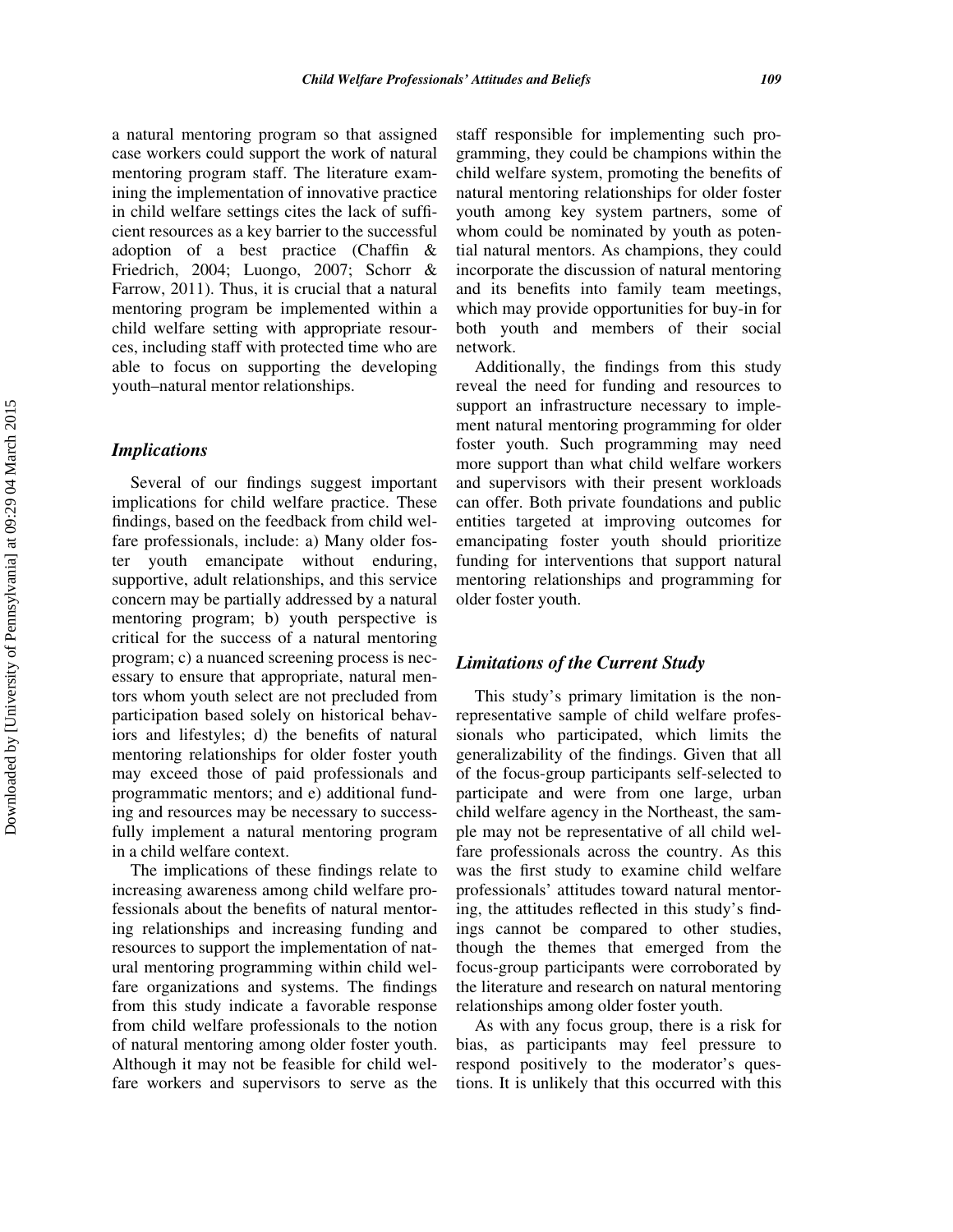study, as focus-group participants freely shared both their support and their concern related to natural mentoring programming. This risk was also decreased by the use of outside research staff not associated with the child welfare agency so as not to pressure the child welfare professionals to respond in a certain manner. Additionally, only the focus-group participants and the research staff were present during the focus groups, so participants were less likely to worry about their responses.

### **CONCLUSION**

This study is the first to examine child welfare professionals' attitudes toward a child welfare-based natural mentoring program for older foster youth. The findings from this study indicate a favorable response from child welfare professionals regarding natural mentoring for older youth in foster care within a child welfare agency setting. With appropriate supports and resources, participants believed that implementation was feasible and could help to alleviate some of the challenges older youth encounter as they emancipate from foster care. Participants also identified potential challenges associated with implementation and strategized related solutions. Given the growing body of literature supporting the benefits of natural mentoring relationships for older foster youth, such a study provides a timely first step in examining the context in which such programming could be implemented. In the 2013 Handbook of Youth Mentoring, Britner and colleagues provide three recommendations for mentoring youth in foster care, one of which is to "mobilize and incorporate natural mentors more systematically into services for youth in foster care (e.g., care coordination and transition planning), particularly for older youth for whom formal, programmatic relationships may be potentially less effective or difficult to establish" (p. 351). Future studies are needed to build upon these initial findings to better understand the organizational and systemic contexts, including both challenges and opportunities, in which natural mentoring can be implemented for older foster youth preparing for emancipation.

#### ACKNOWLEDGMENTS

Findings, opinions, and recommendations expressed are those of the authors and are not necessarily those of the University of Pennsylvania. We are very appreciative of the Department of Human Services for facilitating the process for conducting this study. We express our sincere gratitude to the child welfare professionals who participated in the study and shared their opinions and experiences. We also thank Phoebe Wang and Saraf Ahmed for their assistance with a variety of research tasks throughout the study period.

## FUNDING

This study was supported by the University Research Foundation at the University of Pennsylvania.

## REFERENCES

- Aarons, G. A. (2005). Measuring provider attitudes toward evidence-based practice: Consideration of organizational context and individual differences. Child and Adolescent Psychiatric Clinics of North America, 14, 255–271.
- Aarons, G. A., Glisson, C., Green, P. D., Hoagwood, K., Kelleher, K. J., & Landsverk, J. (2012). The organizational social context of mental health services and clinician attitudes toward evidence-based practice: A United States national study. Implementation Science, 7, 56. doi: 10.1186/1748-5908-7-56
- Aarons, G. A., & Palinkas, L. A. (2007). Implementation of evidence-based practice in child welfare: Service provider perspectives. Administration and Policy in Mental Health and Mental Health Services Research, 34, 411–419.
- Aarons, G. A., & Sawitzky, A. C. (2006). Organizational culture and climate and mental health provider attitudes toward evidence-based practice. Psychological Services, 3, 61–72.
- Aarons, G. A., Sommerfeld, D. H., & Walrath-Greene, C. M. (2009). Evidence-based practice implementation: The impact of public versus private sector organization type on organizational support, provider attitudes, and adoption of evidence-based practice.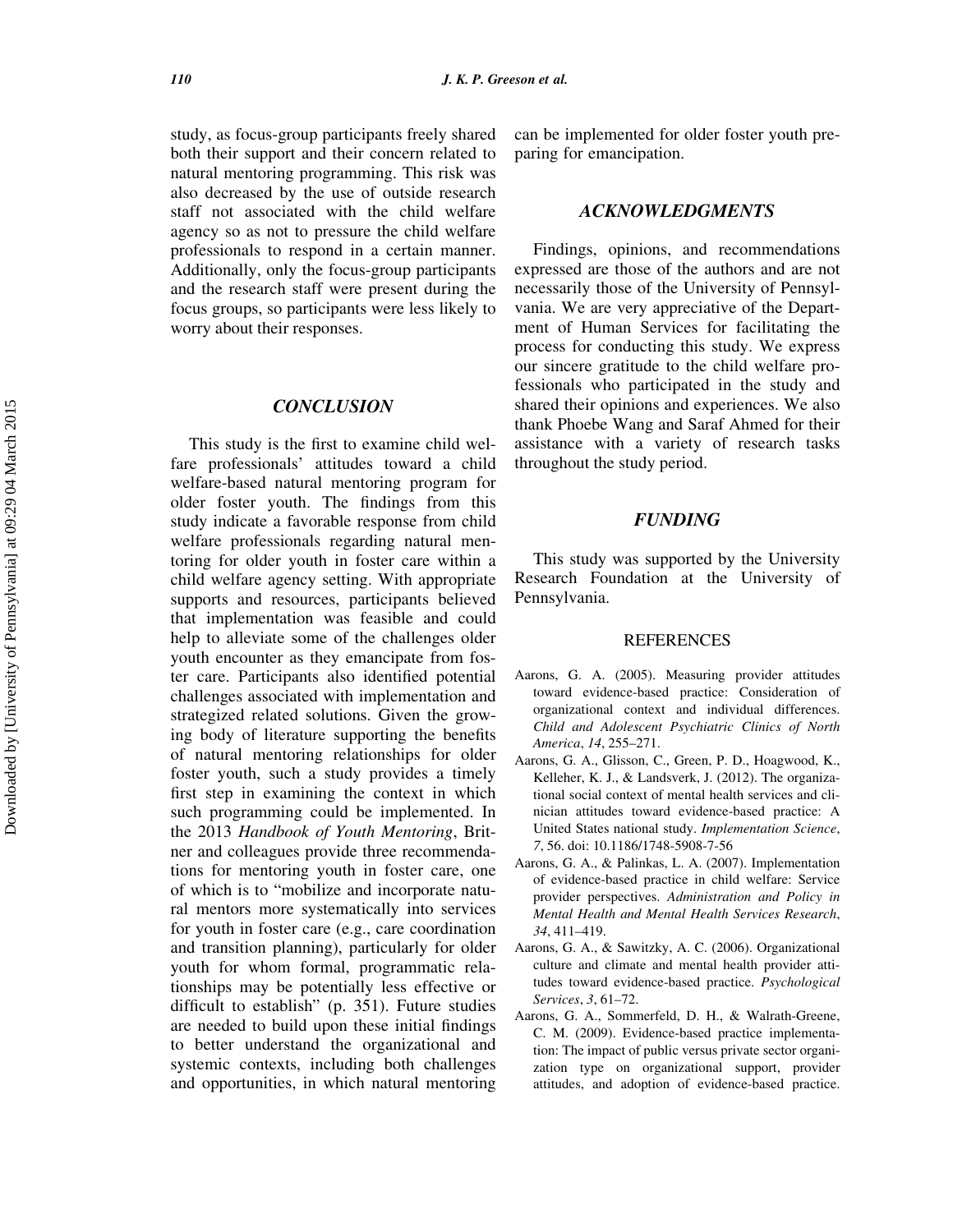Implementation Science, 4, 83. doi: 10.1186/1748- 5908-4-83

- Ahrens, K. R., DuBois, D. L., Garrison, M., Spencer, R., Richardson, L. P., & Lozano, P. (2011). Qualitative exploration of relationships with important non-parental adults in the lives of youth in foster care. Children and Youth Services Review, 33, 1012–1023.
- Ahrens, K. R., DuBois, D. L., Richardson, L. P., Fan, M.-Y., & Lozano, P. (2008). Youth in foster care with adult mentors during adolescence have improved adult outcomes. Pediatrics, 121, e246–e252.
- Avery, R. J., & Freundlich, M. (2009). You're all grown up now: Termination of foster care support at age 18. Journal of Adolescence, 32, 247–257.
- Backer, T. E., Liberman, R. P., & Kuehnel, T. G. (1986). Dissemination and adoption of innovative psychosocial interventions. Journal of Consulting and Clinical Psychology, 54, 111–118.
- Bowers, E. P., Geldhof, G. J., Schmid, K. L., Napolitano, C. M., Minor, K., & Lerner, J. V. (2012). Relationships with important nonparental adults and positive youth development: An examination of youth self-regulatory strengths as mediators. Research in Human Development, 9, 298–316.
- Brewer, A. M. (2012). Positive mentoring relationships: Nurturing potential. In S. Roffey (Ed.), Positive relationships: Evidence based practice across the world (pp. 17–33). New York, NY: Springer.
- Brion-Meisels, G., & Jones, S. M. (2012). Learning about relationships. In S. Roffey (Ed.), Positive relationships: Evidence based practice across the world (pp. 55–71). New York, NY: Springer.
- Britner, P. A., Randall, K. G., & Ahrens, K. R. (2013). Youth in foster care. In D. L. DuBois & M. J. Karcher (Eds.), The handbook of youth mentoring (pp. 341– 354). Thousand Oaks, CA: Sage.
- Bussiere, A. (2006). Permanence for older foster youth. Family Court Review, 44, 231–243.
- Carey, J. W., Morgan, M., & Oxtoby, M. J. (1996). Intercoder agreement in analysis of responses to openended interview questions: Examples from tuberculosis research. Field Methods, 8, 1–5.
- Chaffin, M., & Friedrich, B. (2004). Evidence-based treatments in child abuse and neglect. Children and Youth Services Review, 26, 1097–1113.
- Charles, K., & Nelson, J. (2000). Permanency planning: Creating lifelong connections. What does it mean for adolescents? Tulsa, OK: National Resource Center for Youth Development.
- Courtney, M. E., Dworsky, A., Brown, A., Cary, C., Love, K., & Vorhies, V. (2011). Midwest evaluation of adult functioning of former foster youth: Outcomes at age 26. Chicago, IL: Chapin Hall Center for Children at the University of Chicago.
- Cunningham, M. J., & Diversi, M. (2012). Aging out: Youths' perspectives on foster care and the transition

to independence. Qualitative Social Work, 12, 587– 602.

- Dedoose Version 4.5, Web application for managing, analyzing, and presenting qualitative and mixed method research data. (2013). Los Angeles, CA: SocioCultural Research Consultants. Retrieved from [http://](http://www.dedoose.com) [www.dedoose.com](http://www.dedoose.com)
- DuBois, D. L., Holloway, B. E., Valentine, J. C., & Cooper, H. (2002). Effectiveness of mentoring programs for youth: A meta-analytic review. American Journal of Community Psychology, 30, 157–197.
- Emerson, R., Fretz, R., & Shaw, L. (1995). Writing ethnographic fieldnotes. Chicago, IL: University of Chicago Press.
- Fixsen, D. L., Blase, K. A., Naoom, S. F., & Wallace, F. (2009). Core implementation components. Research on Social Work Practice, 19, 531–540.
- Franzosi, R. (2008). Content analysis: Objective, systematic, and quantitative description of content. In R. Franzosi (Ed.), SAGE benchmarks in social research methods: Content analysis (pp. 2–43). London, England: Sage.
- Godley, S. H., White, W. L., Diamond, G., Passetti, L., & Titus, J. C. (2001). Therapist reactions to manualguided therapies for the treatment of adolescent marijuana users. Clinical Psychology: Science and Practice, 8, 405–417.
- Greene, R. R. (2011). Human behavior theory and social work practice (3rd ed.). Chicago, IL: Aldine Transaction.
- Greeson, J. K. P. (2013). Foster youth and the transition to adulthood: The theoretical and conceptual basis for natural mentoring. Emerging Adulthood, 1, 40–51.
- Greeson, J. K., & Bowen, N. K. (2008). 'She holds my hand': The experiences of foster youth with their natural mentors. Children and Youth Services Review, 30, 1178–1188.
- Greeson, J. K. P., Usher, L., & Grinstein-Weiss, M. (2010). One adult who is crazy about you: Can natural mentoring relationships increase assets among young adults with and without foster care experience? Children and Youth Services Review, 32, 565–577.
- Hemmelgarn, A. L., Glisson, C., & James, L. R. (2006). Organizational culture and climate: Implications for services and interventions research. Clinical Psychology: Science and Practice, 13, 73–89.
- Horwitz, S. M., Hurlburt, M. S., Goldhaber-Fiebert, J. D., Palinkas, L. A., Rolls-Reutz, J., Zhang, J., .... Landsverk, J. (2014). Exploration and adoption of evidence-based practice by US child welfare agencies. Children and Youth Services Review, 39, 147–152. doi:10.1016/j.childyouth.2013.10.004
- Hruschka, D. J., Schwartz, D., John, D. C. S., Picone-Decaro, E., Jenkins, R. A., & Carey, J. W. (2004). Reliability in coding open-ended data: Lessons learned